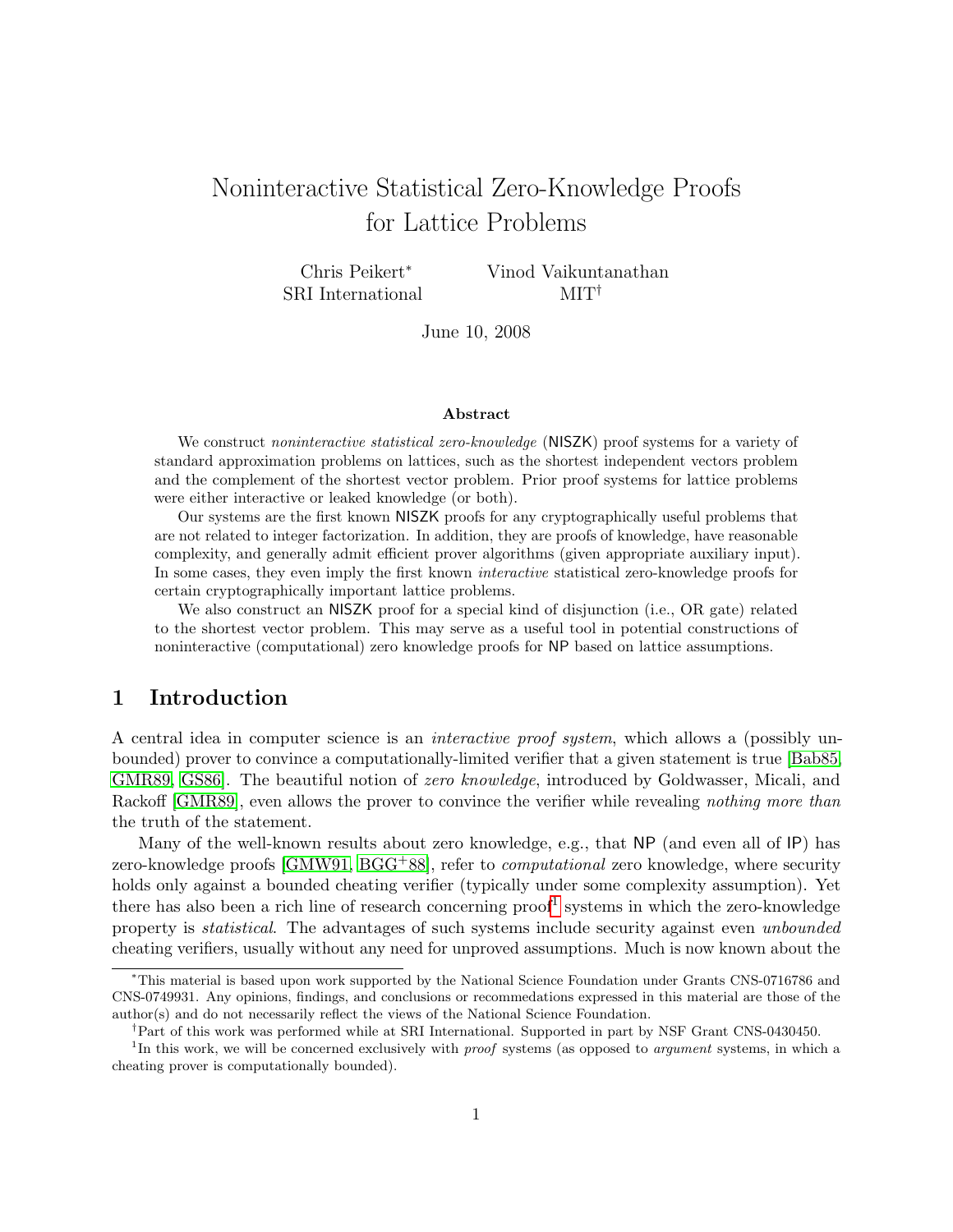class SZK of problems possessing statistical zero-knowledge proofs; for example, it does not contain NP unless the polynomial-time hierarchy collapses [\[For87,](#page-22-2) [AH91\]](#page-21-2), it is closed under complement and union [\[Oka00\]](#page-23-1), it has natural complete (promise) problems [\[SV03,](#page-23-2) [GV99\]](#page-23-3), and it is insensitive to whether the zero-knowledge condition is defined for arbitrary malicious verifiers, or only for honest ones [\[GSV98\]](#page-23-4).

Removing interaction. Zero-knowledge proofs inherently derive their power from interaction [\[GO94\]](#page-22-3). In spite of this, Blum, Feldman, and Micali [\[BFM88\]](#page-21-3) showed how to construct meaningful noninteractive zero-knowledge proofs (consisting of a single message from the prover to the verifier) if the parties simply share access to a uniformly random string. Furthermore, noninteractive *computational* zero-knowledge proofs exist for all of NP under plausible cryptographic assumptions [\[BFM88,](#page-21-3) [BDMP91,](#page-21-4) [FLS99,](#page-22-4) [GOS06\]](#page-22-5).

Just as with interactive proofs (and for the same reasons), it is also interesting to consider noninteractive proofs where the zero-knowledge condition is statistical. Compared with SZK, much less is known about the class NISZK of problems admitting such proofs. Clearly, NISZK is a (possibly proper) subset of SZK. It is also known to have complete (promise) problems [\[DDPY98,](#page-22-6) [GSV99\]](#page-23-5), but unlike SZK, it is not known whether NISZK is closed under complement or disjunction  $(OR)^2$  $(OR)^2$ Some conditional results are also known, e.g.,  $NISZK = SZK$  if and only if  $NISZK$  is closed under complement [\[GSV99\]](#page-23-5) (though it seems far from clear whether this condition is true or not).

Applying NISZK proofs. In cryptographic schemes, the benefits of NISZK proofs are manifold: they involve a minimal number of messages, they remain secure under parallel and concurrent composition, and they provide a very strong level of security against unbounded cheating provers and verifiers alike, typically without relying on any complexity assumptions. However, the only concrete problems of cryptographic utility known to be in NISZK are all related in some way to integer factorization, i.e., variants of quadratic residuosity [\[BFM88,](#page-21-3) [DDP94,](#page-22-7) [DDP97\]](#page-22-8) and the language of "quasi-safe" prime products [\[GMR98\]](#page-22-9).<sup>[3](#page-1-1)</sup>

Another important consideration in applying proof systems (both interactive and noninterative) is the complexity of the prover. Generally speaking, it is not enough simply to have a proof system; one also needs to be able to implement the prover efficiently given a suitable witness or auxiliary input. For interactive SZK, several proof systems for specific problems (e.g., those of [\[GMR89,](#page-22-0) [MV03\]](#page-23-6)) admit efficient provers, and it was recently shown that every language in  $SZK \cap NP$  has an efficient prover [\[NV06\]](#page-23-7). For noninteractive statistical zero knowledge, prover efficiency is not understood so well: while the systems relating to quadratic residuosity [\[BFM88,](#page-21-3) [DDP94,](#page-22-7) [DDP97\]](#page-22-8) have efficient provers, the language of quasi-safe prime products [\[GMR98\]](#page-22-9) is known to have an efficient prover only if interaction is allowed in one component of the proof.

#### 1.1 Lattices and Proof Systems

Ever since the foundational work of Ajtai [\[Ajt04\]](#page-21-5) on constructing hard-on-average cryptographic functions from *worst-case* assumptions relating to *lattices*, there has been significant interest in

<span id="page-1-0"></span><sup>&</sup>lt;sup>2</sup>An earlier version of [\[DDPY98\]](#page-22-6) claimed that NISZK was closed under complement and disjunction, but the claims have since been retracted.

<span id="page-1-1"></span><sup>&</sup>lt;sup>3</sup>The language of graphs having trivial automorphism group is in NISZK, as are the (NISZK-complete) "image density" [\[DDPY98\]](#page-22-6) and "entropy approximation" [\[GSV99\]](#page-23-5) problems, but these problems do not seem to have any immediate applications to cryptographic schemes.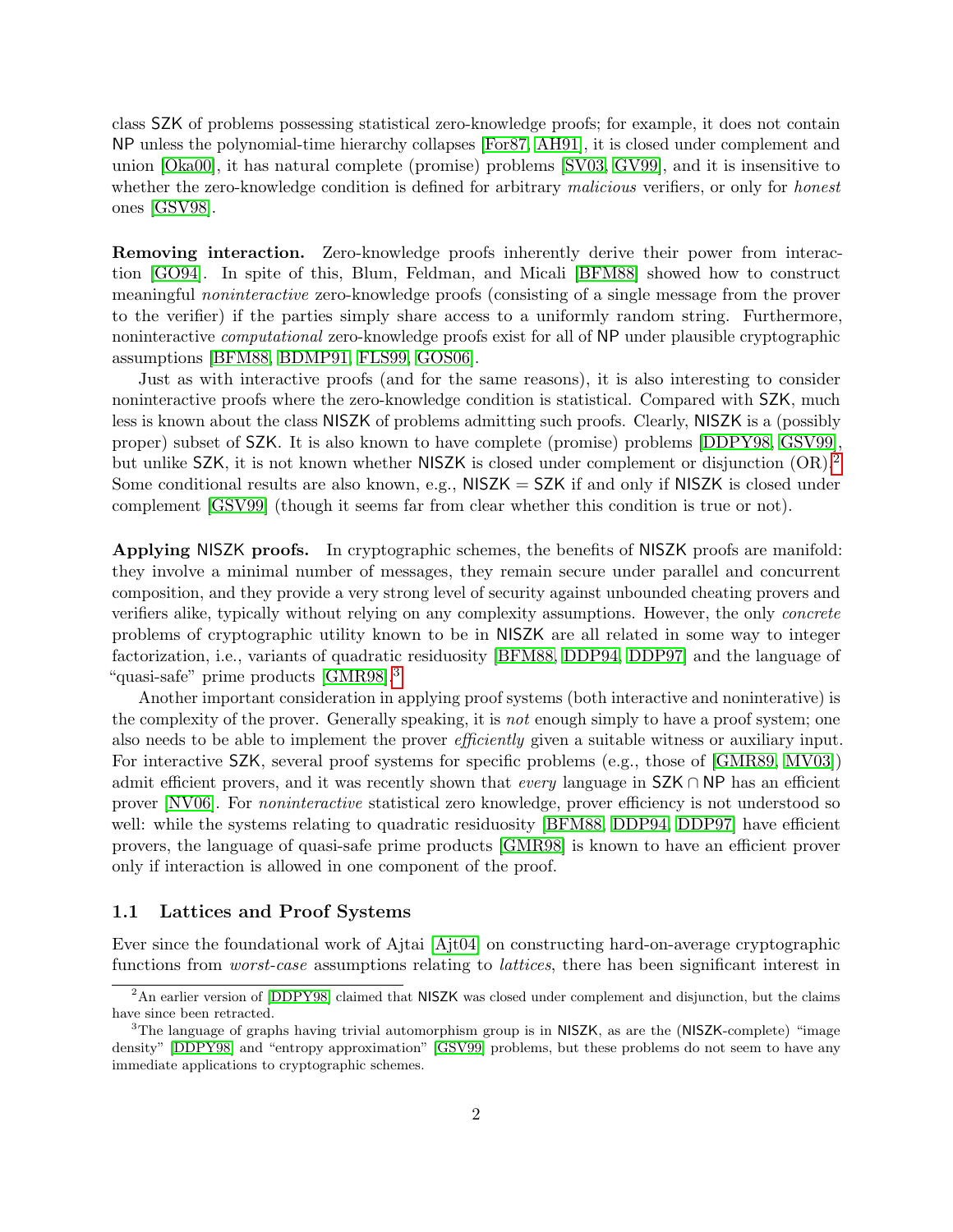characterizing the complexity of lattice problems. Proof systems have provided an excellent means of making progress in this endeavor. We review some recent results below, after introducing the basic notions.

An *n*-dimensional lattice in  $\mathbb{R}^n$  is a periodic "grid" of points consisting of all integer linear combinations of some set of linearly independent vectors  $\mathbf{B} = \{\mathbf{b}_1, \dots, \mathbf{b}_n\} \subset \mathbb{R}^n$ , called a basis of the lattice. Two of the central computational problems on lattices are the shortest vector problem SVP and the *closest vector* problem CVP. The goal of SVP is to find a (nonzero) lattice point whose length is minimal, given an arbitrary basis of the lattice. The goal of CVP, given an arbitrary basis and some target point  $\mathbf{t} \in \mathbb{R}^n$ , is to find a lattice point closest to **t**. Another problem, whose importance to cryptography was first highlighted in Ajtai's work [\[Ajt04\]](#page-21-5), is the shortest independent vectors problem SIVP. Here the goal (given a basis) is to find n linearly independent lattice vectors, the longest of which is as short as possible. All of these problems are known to be NP-complete in the worst case (in the case of SVP, under randomized reductions) [\[Ajt98,](#page-21-6) [vEB81,](#page-24-0) [BS99\]](#page-21-7), so we do not expect to obtain NISZK (or even SZK) proof systems for them.

In this work, we are primarily concerned with the natural *approximation* versions of lattice problems, phrased as promise (or "gap") problems with some approximation factor  $\gamma \geq 1$ . For example, the goal of  $\mathsf{GapSVP}_{\gamma}$  is to accept any basis for which the shortest nonzero lattice vector has length at most 1, and to reject those for which it has length at least  $\gamma$ . One typically views the approximation factor as a function  $\gamma(n)$  of the dimension of the lattice; problems become easier (or at least no harder) for increasing values of  $\gamma$ . Known polynomial-time algorithms for lattice problems obtain approximation factors  $\gamma(n)$  that are only slightly subexponential in n [\[LLL82,](#page-23-8) [Sch87,](#page-23-9) [AKS01,](#page-21-8) AKS02. Moreover, obtaining a  $\gamma(n) = \text{poly}(n)$  approximation requires exponential time and space using known algorithms [\[AKS01,](#page-21-8) [AKS02,](#page-21-9) [BN07\]](#page-21-10). Therefore, lattice problems appear quite difficult to approximate to within even moderately-large factors.

**Proof systems.** We now review several proof systems for the above-described lattice problems and their complements. Every known system falls into one of two categories: *interactive* proofs that generally exhibit some form of statistical zero knowledge, or noninteractive proofs that are not zero knowledge (unless, of course, the associated lattice problems are trivial).

First of all, it is apparent that  $\mathsf{GapSVP}_\gamma,$   $\mathsf{GapCVP}_\gamma,$  and  $\mathsf{GapSIVP}_\gamma$  have trivial NP proof systems for any  $\gamma \geq 1$ . (E.g., for GapSVP<sub> $\gamma$ </sub> one can simply give a nonzero lattice vector of length at most 1.) Of course, the proofs clearly leak knowledge.

Goldreich and Goldwasser [\[GG00\]](#page-22-10) initiated the study of interactive proof systems for lattice problems, showing that the complement problems  $\cosapSVP_{\gamma}$  and  $\cosapCVP_{\gamma}$  have AM proof systems for  $\gamma(n) = O(\sqrt{n/\log n})$  factors. In other words, there are interactive proofs that all nonzero vectors in a given lattice are long, and that a given point in  $\mathbb{R}^n$  is far from a given lattice.<sup>[4](#page-2-0)</sup> Moreover, the protocols are perfect zero knowledge for *honest* verifiers, but they are not known to have efficient provers. Aharonov and Regev [\[AR05\]](#page-21-11) showed that for slightly looser  $\gamma(n) = O(\sqrt{n})$ factors, the same two problems are even in NP. In other words, for such  $\gamma$  the interactive proofs of [\[GG00\]](#page-22-10) can be replaced by a noninteractive witness, albeit one that leaks knowledge. Building upon [\[GG00,](#page-22-10) [AR05\]](#page-21-11), Guruswami, Micciancio, and Regev [\[GMR05\]](#page-22-11) showed analogous AM and NP proof systems for  $\mathsf{coGapSIVP}_\gamma.$ 

<span id="page-2-0"></span> $^4$ Because GapSVP<sub> $_\gamma$ </sub> and GapCVP $_\gamma$  are in NP ∩ coAM for  $\gamma(n)=O(\sqrt{n/\log n}) ,$  the main conclusion of [\[GG00\]](#page-22-10) is that these problems are not NP-hard, unless the polynomial-time hierarchy collapses.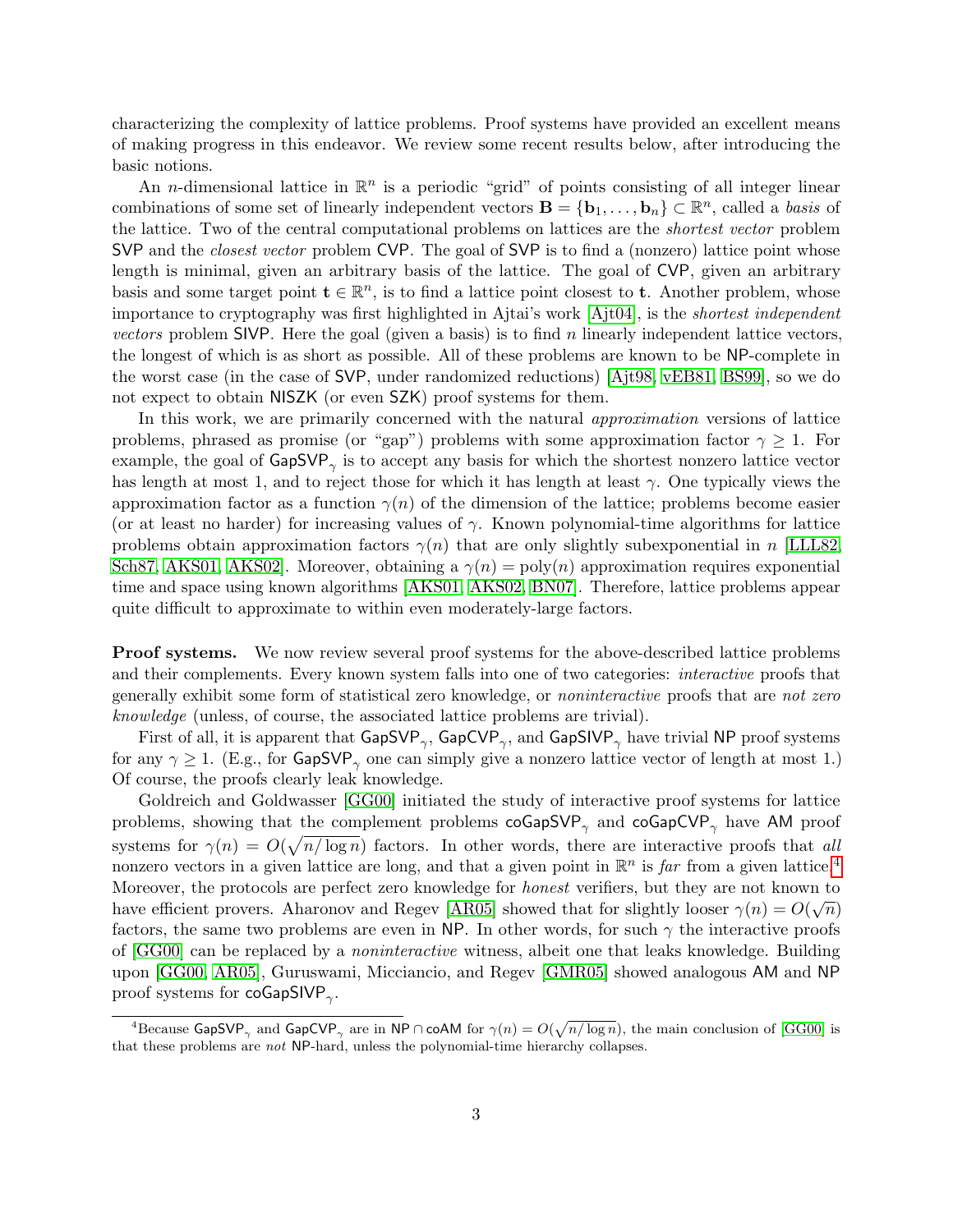Micciancio and Vadhan [\[MV03\]](#page-23-6) gave (malicious verifier) SZK proofs with efficient provers for  $\mathsf{GapSVP}_{\gamma}$  and  $\mathsf{GapCVP}_{\gamma},$  where  $\gamma(n) = O(\sqrt{n/\log n}).$  To our knowledge, there is no known zero-knowledge proof system for the cryptographically important  $\mathsf{GapSIVP}_{\gamma}$  problem (even an interactive one), except by a reduction to coGapSVP using so-called "transference theorems" for lattices [\[Ban93\]](#page-21-12). This reduction introduces an extra  $n$  factor in the approximation, resulting in fairly loose  $\gamma(n) = O(n^{1.5}/\sqrt{n})$  $\overline{\log n}$ ) factors. The same applies for the *covering radius* problem GapCRP [\[GMR05\]](#page-22-11), where the goal is to estimate the maximum distance from the lattice over all points in  $\mathbb{R}^n$ , and for the GapGSMP problem of approximating the *Gram-Schmidt minimum* of a lattice.

# 1.2 Our Results

We construct (without any assumption) *noninteractive statistical zero-knowledge* proof systems for a variety of lattice problems, for reasonably small approximation factors  $\gamma(n)$ . These are the first known NISZK proofs for lattice problems, and more generally, for any cryptographically useful problem not related to integer factorization. In addition, they are proofs of knowledge, have reasonable communication and verifier complexity, and admit efficient provers. They also imply the first known interactive statistical zero-knowledge proofs for certain lattice problems. Specifically, we construct the following:

• NISZK proofs (with efficient provers) for the GapSIVP<sub> $\gamma$ </sub>, GapCRP<sub> $\gamma$ </sub>, and GapGSMP<sub> $\gamma$ </sub> problems, for any factor  $\gamma(n) = \omega(\sqrt{n \log n})$ .<sup>[5](#page-3-0)</sup>

In particular, this implies the first known (even interactive) SZK proof systems for these In particular, this implies the first known (even interaction factors tighter than  $n^{1.5}/\sqrt{ }$  $\overline{\log n}$ .

• An NISZK proof for coGapSVP<sub> $\gamma$ </sub> for any factor  $\gamma(n) \geq 20\sqrt{n}$ . This is essentially the best we could hope for (up to constant factors) given the state of the art, because  $\cos\theta \cdot \cos\theta \cdot \cos\theta$  is not even known to be in NP for any factor  $\gamma(n) < \sqrt{n}$ .

For this proof system, we are able to give an efficient prover for  $\gamma(n) = \omega(n \cdot$ √  $\overline{\log n}$ ) factors, For this proof system, we are able to give an emclement prover for  $\gamma(n) = \omega(n \cdot \sqrt{\log n})$  factors.<br>and an efficient *quantum* prover for slightly tighter  $\gamma(n) = O(n/\sqrt{\log n})$  factors. (The prover's advice and the proof itself are still entirely classical; only the algorithm for generating the proof is quantum.)

• An NISZK proof for a special *disjunction* problem of two or more  $\cosapSVP_{\gamma}$  instances. As we describe in more detail below, this system may serve as an important ingredient in an eventual construction of noninteractive (computational) zero knowledge proofs for all of NP under lattice-related assumptions.

Our systems are also proofs of knowledge of a full-rank set of relatively "short" vectors in the given lattice. This is an important property in some of the applications to lattice-based cryptography we envision, described next.

#### 1.2.1 Applications.

Public key infrastructure. It is widely recognized that in public-key infrastructures, a user who presents her public key to a certification authority should also prove knowledge of a corresponding

<span id="page-3-0"></span><sup>&</sup>lt;sup>5</sup>Recall that a function  $g(n) = \omega(f(n))$  if  $g(n)$  grows faster than  $c \cdot f(n)$  for every constant  $c > 0$ .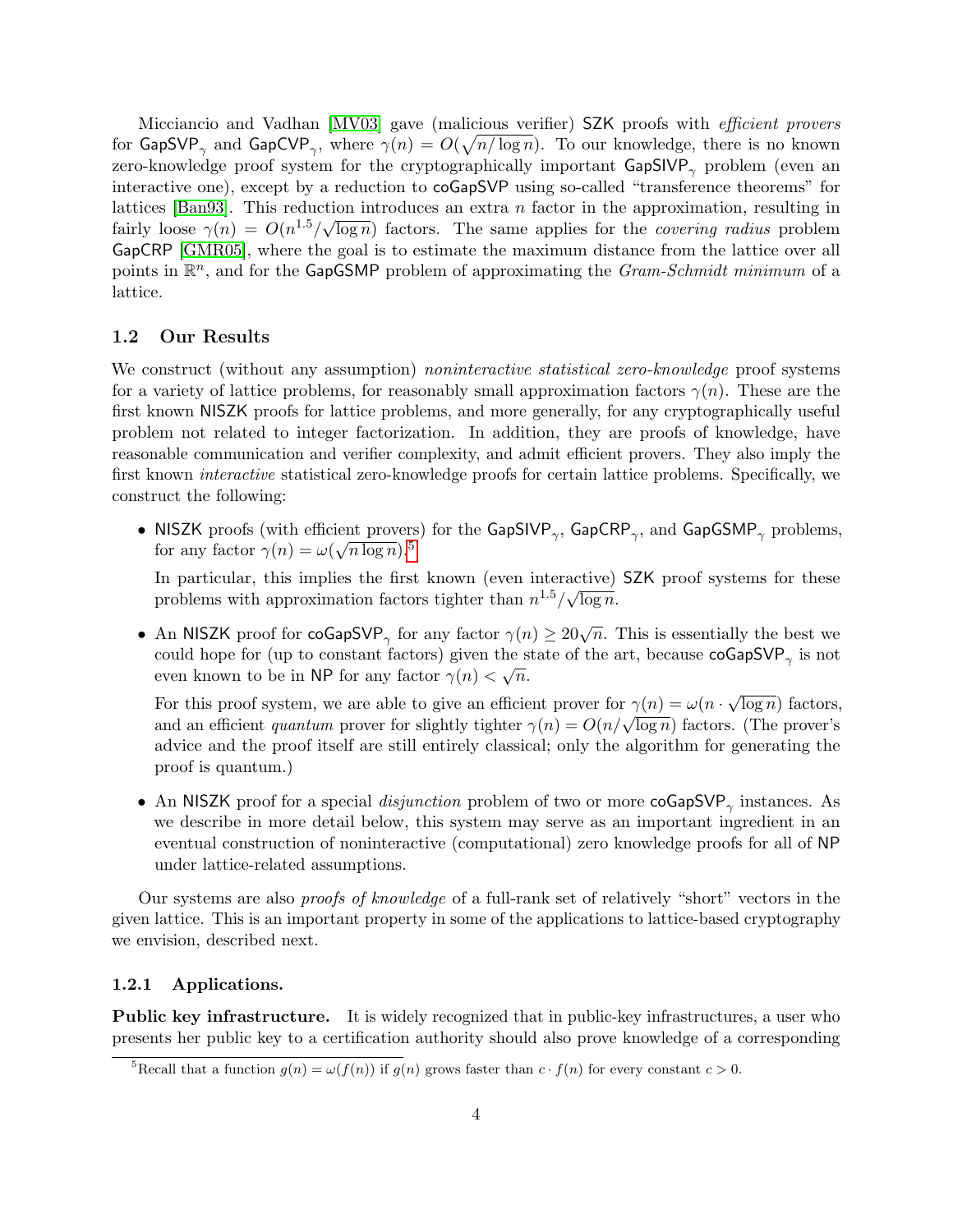secret key (lest she present an "invalid" key, or one that actually belongs to some other user). A recent work of Gentry, Peikert, and Vaikuntanathan [\[GPV08\]](#page-22-12) constructed a variety of cryptographic schemes (including "hash-and-sign" signatures and identity-based encryption) in which the secret key can be any full-rank set of suitably "short" vectors in a public lattice. Our NISZK proof systems provide a reasonably efficient and statistically-secure way to prove knowledge of such secret keys. Implementing this idea requires some care, however, due to the exact nature of the knowledge guarantee and the fact that we are dealing with proof systems for promise problems.

To be more specific, a user generates a public key containing some basis **B** of a lattice  $\Lambda$ , and acts as the prover in the GapSIVP<sub> $\gamma$ </sub> system for (say)  $\gamma \approx \sqrt{n}$ . In order to satisfy the completeness hypothesis, an honest user needs to generate B along with a full-rank set of lattice vectors all having length at most  $\approx 1$ . The statistical zero-knowledge condition ensures that nothing about the user's secret key is leaked to the authority. Now consider a potentially malicious user. By the soundness condition, we are guaranteed only that  $\Lambda$  contains a full-rank set of lattice vectors all of length at most  $\gamma$  (otherwise the user will not be able to give a convincing proof). Under this guarantee, our knowledge extractor is able to extract a full-rank set of lattice vectors of somewhat larger length  $\approx \gamma \cdot \sqrt{n} \approx n$ . Therefore, the extracted secret key vectors may be somewhat longer than the honestly-generated ones. Fortunately, the schemes of [\[GPV08\]](#page-22-12) are parameterized by a value  $L$ , so that they behave identically on any secret key consisting of vectors of length at most  $L$ . Letting L be a bound on the length of the *extracted* vectors ensures that the proof of knowledge is useful in the broader context, e.g., to a simulator that needs to generate valid signatures under the presented public key. We also remark that our NISZK proofs can be made more compact in size when applied to the hard-on-average *integer* lattices used in [\[GPV08\]](#page-22-12) and related works, by dealing only with integer vectors rather than high-precision real vectors.

NICZK for all of NP? Our proof systems may also be useful in constructing noninteractive computational zero-knowledge proof systems for all of NP based on the hardness of lattice problems. We outline a direction that follows the general approach of Blum, De Santis, Micali, and Persiano [\[BDMP91\]](#page-21-4), who constructed an NICZK for the NP-complete language 3SAT under the quadratic residuosity assumption.

In [\[BDMP91\]](#page-21-4), the common input is a 3SAT formula, and the auxiliary input to the prover is a satisfying assignment. The prover first chooses  $N$ , a product of two distinct primes. He associates, in a certain way, each true literal with a quadratic nonresidue from  $\mathbb{Z}_N^*$ , and each false literal with a quadratic residue. He proves in zero knowledge that (a) for each variable, either it or its negation is associated with a quadratic residue (thus, a variable and its negation cannot both be assigned true), and (b) for each clause, at least one of its three literals is associated with a quadratic nonresidue (thus, each clause is true under the implicit truth assignment). Thus, the entire proof involves zero-knowledge proofs of a disjunction of quadratic residuosity instances (for case (a)) and a disjunction of quadratic nonresiduosity instances (for case (b)).

We can replicate much of the above structure using lattices. Briefly, the modulus N translates to a suitably-chosen lattice  $\Lambda$  having *large* minimum distance, a quadratic nonresidue translates to a superlattice  $\Lambda_i$  of  $\Lambda$  also having *large* minimum distance, and a quadratic residue translates to a superlattice having *small* minimum distance. It then suffices to show in zero knowledge that (a) for each variable, the lattice associated to either it or its negation (or both) has small minimum distance, and (b) for each clause, the lattice associated to one of the variables in the clause has large minimum distance. In Section [3.5,](#page-19-0) we show how to implement part (b) by constructing an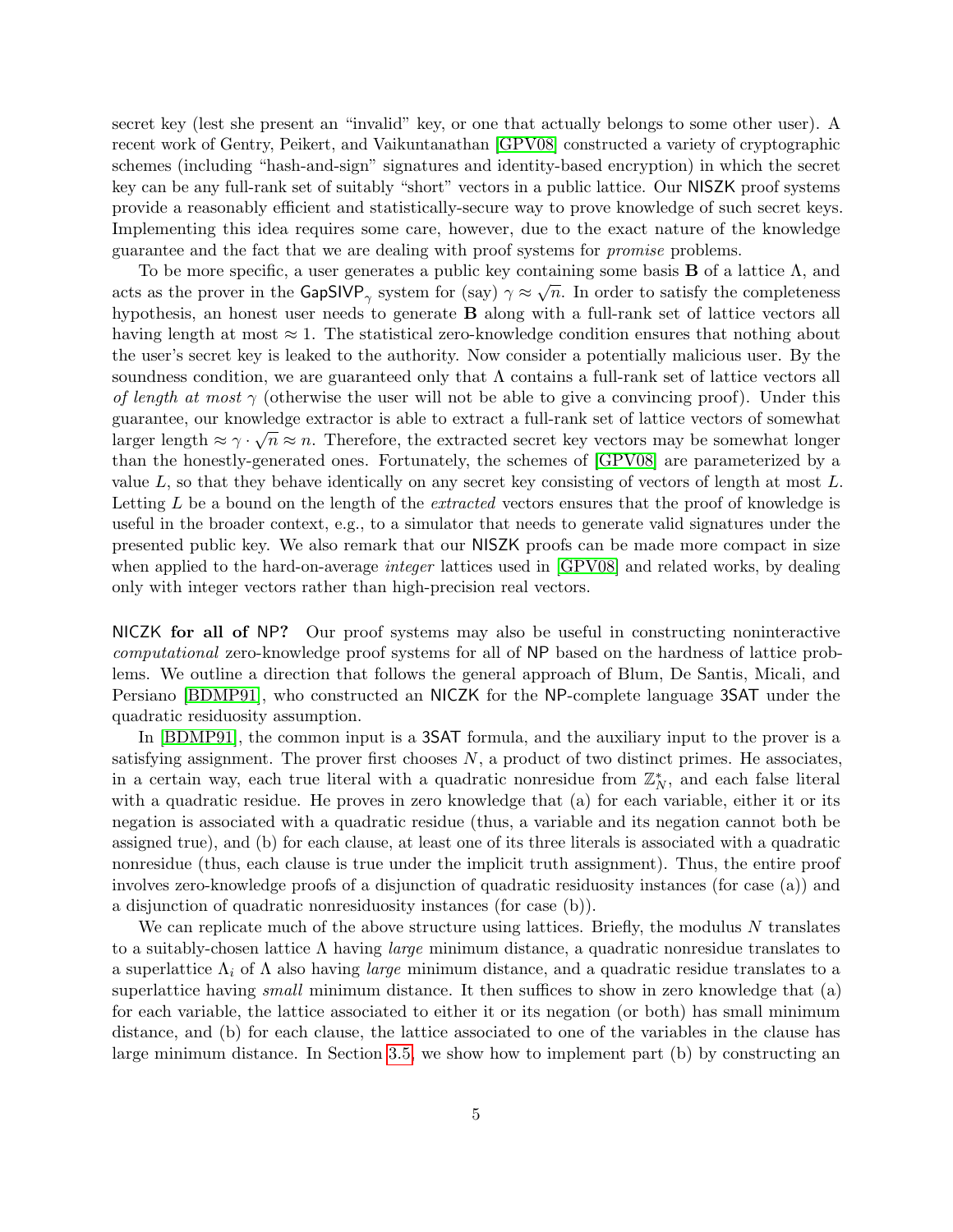NISZK proof for a special disjunction of coGapSVP instances. However, we do not know how to prove noninteractively that one or more lattices has small minimum distance, i.e., a disjunction of GapSVP instances (see Section [1.3](#page-6-0) for discussion). This seems to be the main technical barrier for obtaining NICZK for all of NP under lattice assumptions.

Finally, our NISZK proofs immediately imply statistically-secure *zaps*, as defined by Dwork and Naor [\[DN00\]](#page-22-13), for the same problems. Zaps have a number of applications in general, and we suspect that they may find equally important applications in lattice-based cryptography.

#### 1.2.2 Techniques.

The main conceptual tool for achieving zero knowledge in our proof systems is a lattice quantity called the smoothing parameter, introduced by Micciancio and Regev [\[MR07\]](#page-23-10) (following related work of Regev [\[Reg04\]](#page-23-11)). The smoothing parameter was introduced for the purpose of obtaining worst-case to average-case reductions for lattice problems, but more generally, it provides a way to generate an (almost-)uniform random variable related to an arbitrary given lattice.

In more detail, let  $\Lambda \subset \mathbb{R}^n$  be a lattice, and imagine "blurring" all the points of  $\Lambda$  according to a Gaussian distribution. With enough blur, the discrete structure of the lattice is entirely destroyed, and the resulting picture is (almost) uniformly-spread over  $\mathbb{R}^n$ . Technically, this intuitive description corresponds to choosing a noise vector e from a Gaussian distribution (centered at the origin) and reducing **e** modulo any basis  $\bf{B}$  of the lattice. (The value **e** mod  $\bf{B}$  is the unique point  $\mathbf{t} \in \mathcal{P}(\mathbf{B}) = \{\sum_i c_i \mathbf{b}_i : \forall i, c_i \in [0,1)\}\$  such that  $\mathbf{t} - \mathbf{e} \in \Lambda$ ; it can be computed efficiently given  $\mathbf{e}$ and B.) Informally, the smoothing parameter of the lattice is the amount of noise needed to obtain a nearly uniform distribution over  $\mathcal{P}(\mathbf{B})$  via this process.

Overview of our proof systems. Our NISZK proofs all share a common structure regardless of the specific lattice problem in question. It is actually most instructive to first consider the zero-knowledge *simulator*, and then build the prover and verifier around it. In fact, we have already described how the simulator works: given a basis  $B$ , it simply chooses a Gaussian noise vector  $e'$ and computes  $\mathbf{t}' = \mathbf{e}'$  mod **B**. The vector  $\mathbf{t}' \in \mathcal{P}(\mathbf{B})$  is the simulated common random "string," and  $e'$  is the simulated proof.<sup>[6](#page-5-0)</sup> In the real proof system, the random string is a uniformly random  $t \in \mathcal{P}(B)$ , and the prover (suppose for now that it is unbounded) generates a proof e by sampling from the Gaussian distribution *conditioned on* the event  $\mathbf{e} = \mathbf{t} \mod B$ . The verifier simply checks that indeed  $\mathbf{t} - \mathbf{e} \in \Lambda$  and that **e** is "short enough."

For statistical zero knowledge, suppose that YES instances of the lattice problem have small smoothing parameter. Then the simulated random string  $t' = e'$  mod **B** is (nearly) uniform, just as t is in the real system; moreover, the distribution of the simulated proof  $e'$  conditioned on  $t'$  is the exactly the same as the distribution of the real proof e. For completeness, we use the fact (proved in [\[MR07\]](#page-23-10)) that a real proof e generated in the specified way is indeed relatively short. Finally, for soundness, we require that in NO instances, a significant fraction of random strings  $\mathbf{t} \in \mathcal{P}(\mathbf{B})$  are simply too far away from the lattice to admit any short enough proof e. (The soundness error can of course be attentuated by composing several independent proofs in parallel.)

The two competing requirements for YES and NO instances (for zero knowledge and soundness, respectively) determine the resulting approximation factor for the particular lattice problem. For

<span id="page-5-0"></span><sup>&</sup>lt;sup>6</sup>A random *binary string* can be used to represent a uniformly random  $\mathbf{t}' \in \mathcal{P}(\mathbf{B}) \subset \mathbb{R}^n$  by its n coefficients  $c_i \in [0, 1)$  relative to the given basis **B**, to any desired level of precision.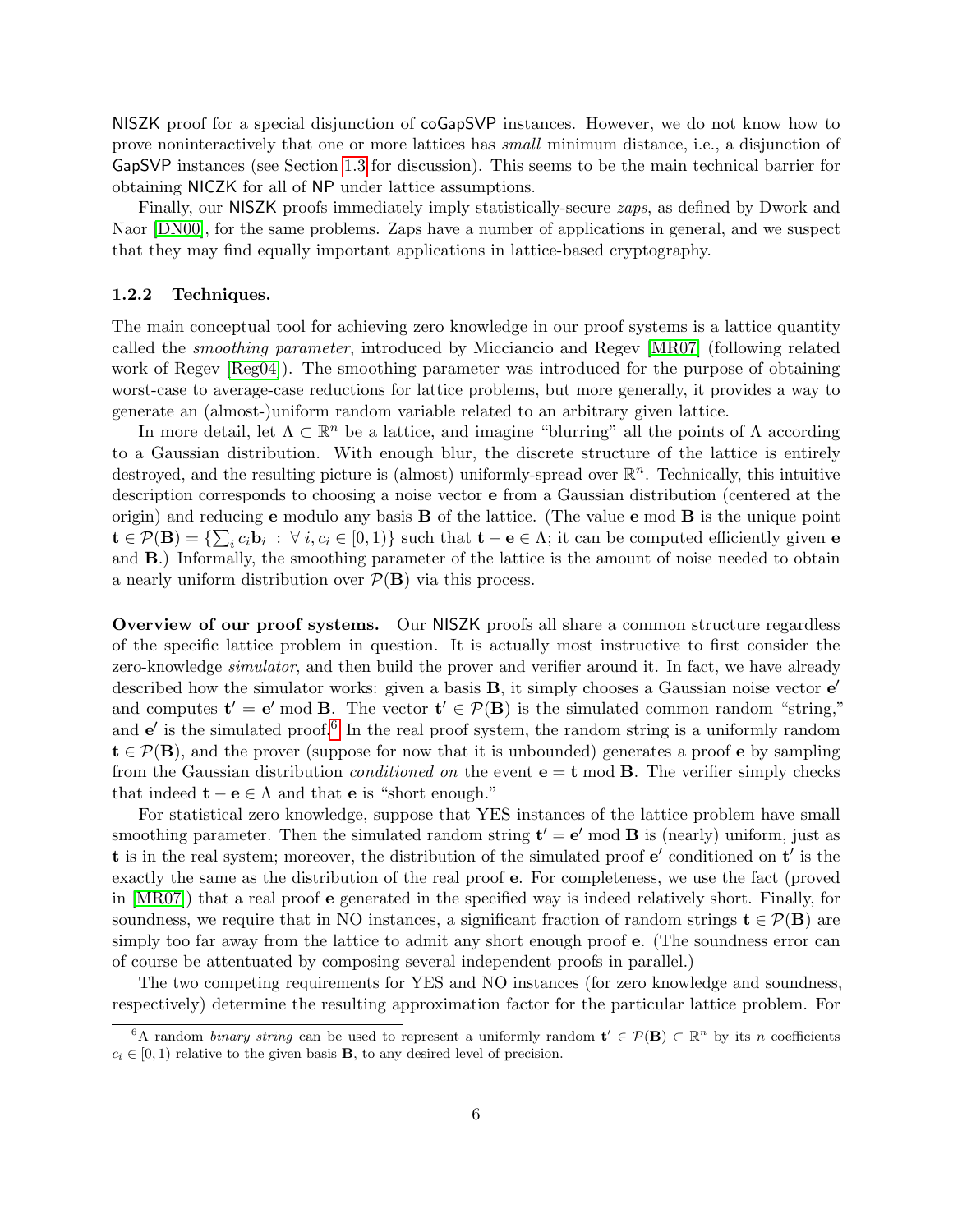the GapSIVP, GapCRP, and GapGSMP problems, the factor is  $\approx \sqrt{n}$ , but for technical reasons it turns out to be only  $\approx n$  for the coGapSVP problem. To obtain tighter  $O(\sqrt{n})$  factors, we design a system that can be seen as a zero-knowledge analogue of the NP proof system of Aharonov and Regev [\[AR05\]](#page-21-11). Our prover simply gives many independent proofs  $e_i$  (as above) in parallel, for uniform and independent  $\mathbf{t}_i \in \mathcal{P}(\mathbf{B})$ . The verifier, rather than simply checking the *lengths* of the individual  $e_i$ s, instead performs an "eigenvalue test" on the entire collection. Although the eigenvalue test and its purpose (soundness) are exactly the same as in [\[AR05\]](#page-21-11), we use it in a technically different way: whereas in [\[AR05\]](#page-21-11) it bounds a certain quantity computed by the verifier (which leaks knowledge, but guarantees rejection), here it bounds the volume of "bad" random strings that could potentially allow for false proofs.

We now turn to the issue of prover efficiency. Recall that the prover must choose a Gaussian noise vector **e** conditioned on the event that  $\mathbf{e} = \mathbf{t} \mod B$ . Such conditional distributions, called discrete Gaussians over lattices, have played a key role in several recent results in complexity theory and cryptography, e.g., [\[AR05,](#page-21-11) [MR07,](#page-23-10) [Reg05,](#page-23-12) [Pei08\]](#page-23-13). The recent work of [\[GPV08\]](#page-22-12) demonstrated an algorithm that can use any suitably "short" basis of the lattice as advice for efficiently sampling from a discrete Gaussian. Applying this algorithm immediately yields efficient provers for the tightest  $\gamma(n) = \omega(\sqrt{n \log n})$  factors for GapSIVP and related problems, and  $\gamma(n) = \omega(n \cdot \sqrt{\log n})$  factors for  $\cos\theta$ SVP. In this work, we also describe a *quantum* sampling algorithm (using different advice) codaps in this work, we also describe a *quantum* sampling algorithm (using different advice) that yields an efficient quantum prover for coGapSVP, for slightly tighter  $\gamma(n) = O(n/\sqrt{\log n})$ factors.

Finally, we add that all of our proof systems easily generalize to arbitrary  $\ell_p$  norms for  $p \geq 2$ , under essentially the same approximation factors  $\gamma(n)$ . The proof systems themselves actually remain exactly the same; their analysis in  $\ell_p$  norms relies upon general facts about discrete Gaussians due to Peikert [\[Pei08\]](#page-23-13).

# <span id="page-6-0"></span>1.3 Open Questions

Recall that SZK is closed under complement and union [\[Oka00\]](#page-23-1) and that every langauge in SZK∩NP has a statistical zero-knowledge proof with an efficient prover [\[NV06\]](#page-23-7). Whether **NISZK** has analogous properties is a difficult open problem with many potential consequences. Our work raises versions of these questions for several specific problems, which may help to shed some light on the general case.

We have shown that  $\cos\frac{1}{\gamma}$  has NISZK proofs for certain  $\gamma(n) = \text{poly}(n)$  factors; does its complement  $\mathsf{GapSVP}_{\gamma}$  have such proofs as well? As described above, we suspect that a positive answer to this question, combined with our proofs for the special coGapSVP disjunction problem, could lead to noninteractive (computational) zero knowledge proofs for all of NP under worst-case lattice assumptions. In addition, because the *closest* vector problem GapCVP and its complement coGapCVP both admit SZK proofs, it is an interesting question whether they also admit NISZK proofs. The chief technical difficulty in addressing any of these questions seems to be that a short (or close) lattice vector guarantees nothing useful about the smoothing parameter of the lattice (or its dual). Therefore it is unclear how the simulator could generate a uniformly random string together with a meaningful proof.

The factors  $\gamma(n)$  for which we can demonstrate *efficient* provers are in some cases looser than those for which we know of inefficient provers. The gap between these factors is solely a consequence of our limited ability to sample from discrete Gaussians. Is there some succinct (possibly quantum) advice that permits efficient sampling from a discrete Gaussian with a parameter close to the smoothing parameter of the lattice (or close to the tightest known bound on the smoothing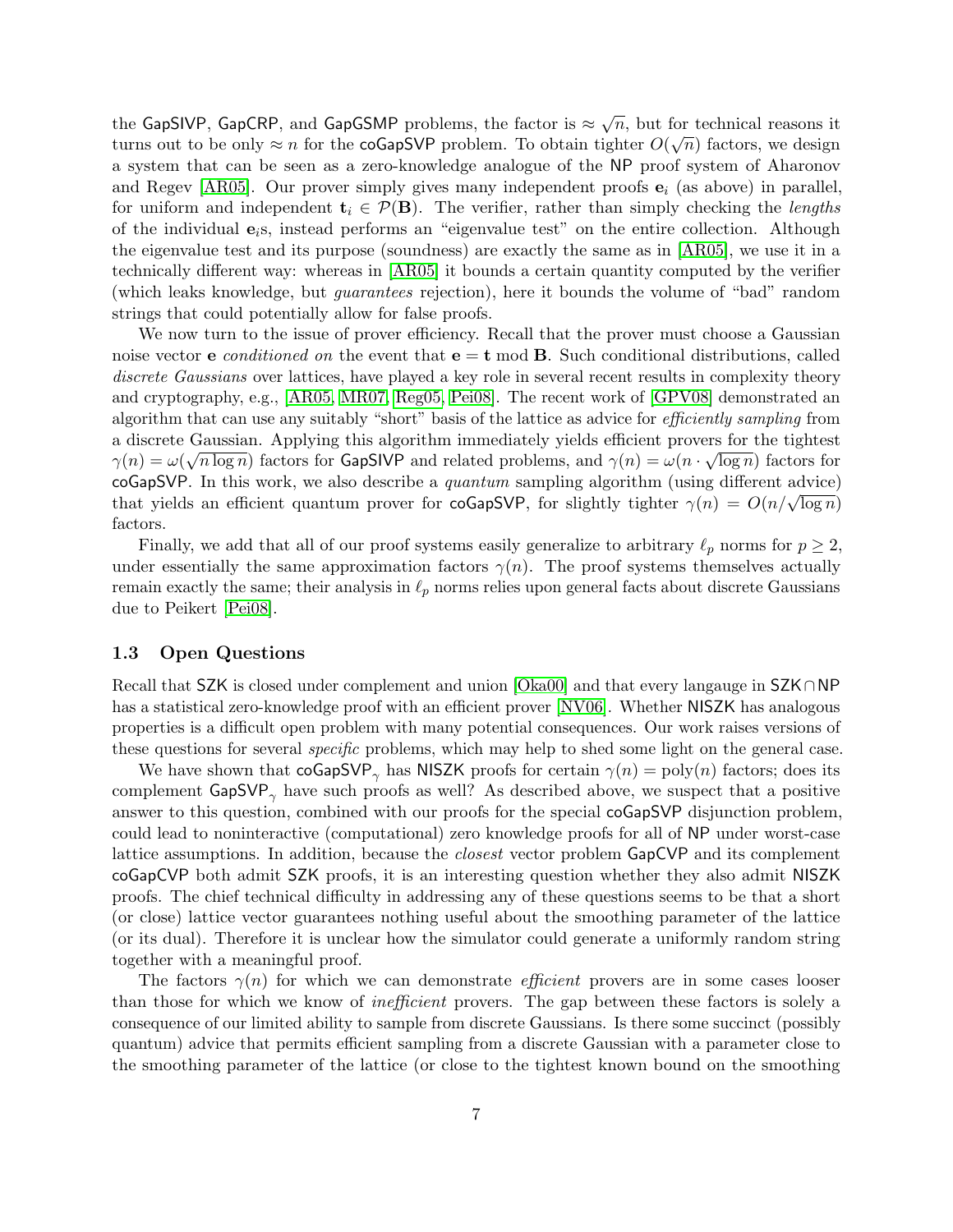parameter)? More generally, does every problem in NISZK ∩ NP have an NISZK proof with an efficient prover?

Finally, although we construct an NISZK proof for a problem that is structurally similar to the disjunction (OR) of many coGapSVP instances, there are additional technical constraints on the problem. It would be interesting to see if these constraints could be relaxed or lifted entirely.

# 2 Preliminaries

# 2.1 Notation

For any positive integer n, [n] denotes the set  $\{1,\ldots,n\}$ . The function log always denotes the natural logarithm. We extend any function  $f(\cdot)$  to a countable set A in the following way:  $f(A) = \sum_{x \in A} f(x)$ . A positive function  $\epsilon(\cdot)$  is *negligible* in its parameter if it decreases faster than the inverse of any polynomial, i.e., if  $\epsilon(n) = n^{-\omega(1)}$ . The *statistical distance* between two distributions X and Y over a countable set A is  $\Delta(X,Y) = \frac{1}{2} \sum_{a \in A} |\Pr[X=a] - \Pr[Y=a]|$ .

Vectors are written using bold lower-case letters, e.g., x. Matrices are written using bold capital letters, e.g., **X**. The *i*th column vector of **X** is denoted  $\mathbf{x}_i$ . We often use matrix notation to denote a set of vectors, i.e., **S** also represents the set of its column vectors. We write  $\text{span}(\mathbf{v}_1, \mathbf{v}_2, \ldots)$  to denote the linear space spanned by its arguments. For a set  $S \subseteq \mathbb{R}^n$ ,  $\mathbf{v} \in \mathbb{R}^n$ , and  $c \in \mathbb{R}$ , we let  $S + x = \{y + x : y \in S\}$  and  $cS = \{cy : y \in S\}.$ 

The symbol  $\|\cdot\|$  denotes the Euclidean norm on  $\mathbb{R}^n$ . We say that the norm of a set of vectors is the norm of its longest element:  $\|\mathbf{X}\| = \max_i \|\mathbf{x}_i\|$ . For any  $\mathbf{t} \in \mathbb{R}^n$  and set  $V \subseteq \mathbb{R}^n$ , the distance from **t** to V is dist(**t**, V) = inf<sub>v∈V</sub> dist(**t**, **v**).

#### 2.2 Noninteractive Proof Systems

We consider proof systems for promise problems  $\Pi = (\Pi^{YES}, \Pi^{NO})$  where each instance of the problem is associated with some value of the security parameter  $n$ , and we partition the instances into sets  $\Pi_n^{\text{YES}}$  and  $\Pi_n^{\text{NO}}$  in the natural way. In general, the value of n might be different from the length of the instance; for example, the natural security parameter for lattice problems is the dimension n of the lattice, but the input basis might be represented using many more bits. In this work, we assume for simplicity that instances of lattice problems have lengths bounded by some fixed polynomial in the dimension  $n$ , and we treat  $n$  as the natural security parameter.

**Definition 2.1** (Noninteractive Proof System). A pair  $(P, V)$  is a noninteractive proof system for a promise problem  $\Pi = (\Pi^{YES}, \Pi^{NO})$  if P is a (possibly unbounded) probabilistic algorithm, V is a deterministic polynomial-time algorithm, and the following conditions hold for some functions  $c(n), s(n) : \mathbb{N} \to [0, 1]$  and for all  $n \in \mathbb{N}$ :

- Completeness: For every  $x \in \Pi_n^{\text{YES}}, \Pr[V(x, r, P(x, r)) \text{ accepts}] \ge 1 c(n).$
- Soundness: For every  $x \in \Pi_n^{\text{NO}}$ ,  $\Pr[\exists \pi : V(x, r, \pi) \text{ accepts}] \leq s(n)$ .

The probabilities are taken over the choice of the random input  $r$  and the random choices of  $P$ . The function  $c(n)$  is called the completeness error, and the function  $s(n)$  is called the soundness error. For nontriviality, we require  $c(n) + s(n) \leq 1 - 1/\text{poly}(n)$ .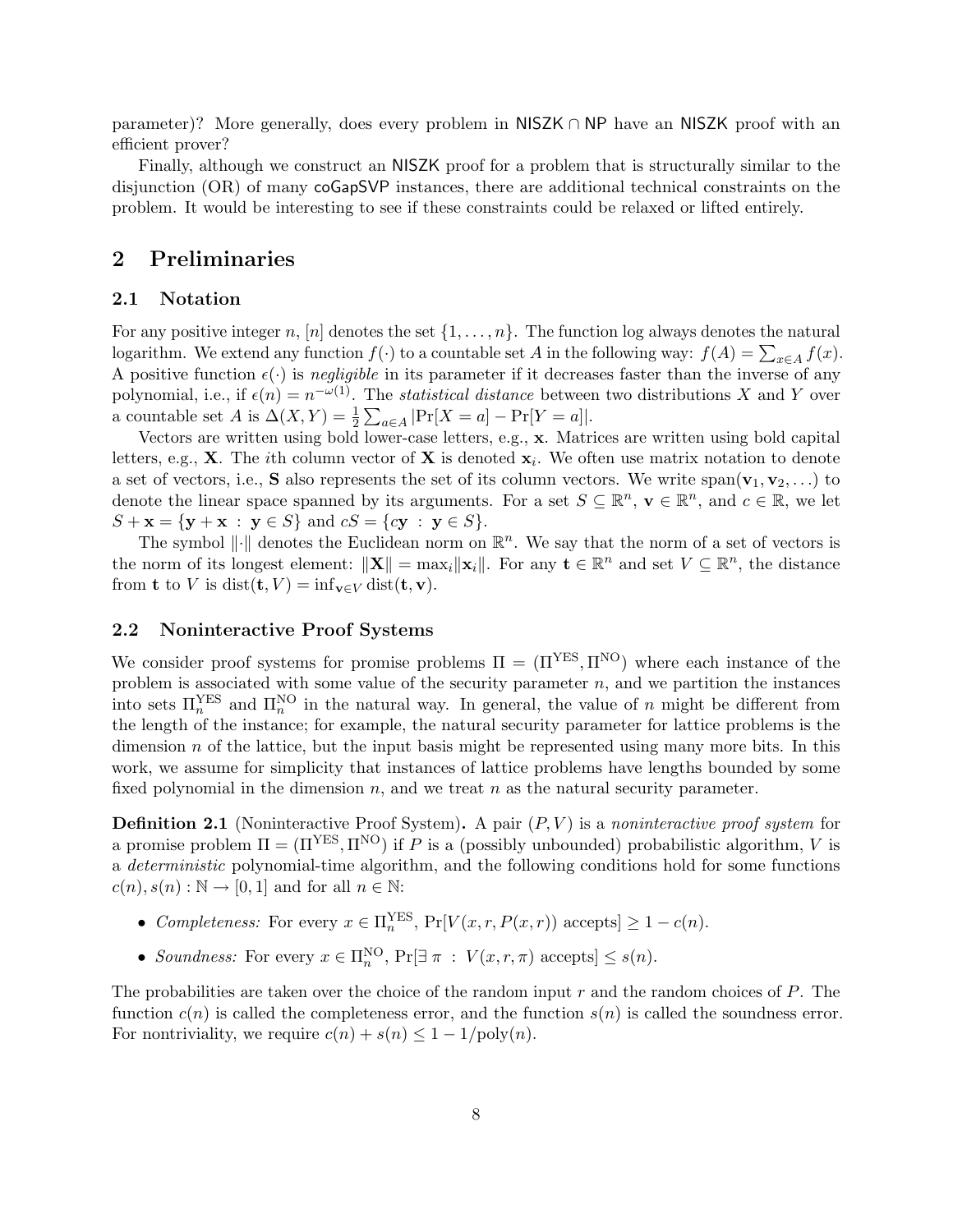The random input r is generally chosen uniformly at random from  $\{0,1\}^{p(n)}$  for some fixed polynomial  $p(\cdot)$ . For notiational simplicity, we adopt a model in which the random input r is chosen from an efficiently-sampleable set  $R_x$  that may depend on the instance x. This is without loss of generality, because given a random string  $r' \in \{0,1\}^{p(n)}$ , both prover and verifier can generate  $r \in R_x$  simply by running the sampling algorithm with randomness r'.

By standard techniques, completeness and soundness errors can be reduced via parallel repetition. Note that our definition of soundness is *non-adaptive*, that is, the NO instance is fixed in advance of the random input  $r$ . Certain applications may require *adaptive* soundness, in which there do not exist any instance  $x \in \Pi_n^{\text{NO}}$  and valid proof  $\pi$ , except with negligible probability over the choice of  $r$ . For proof systems, a simple argument shows that non-adaptive soundness implies adaptive soundness error  $2^{-p(n)}$  for any desired  $p(n) = poly(n)$ : let  $B(n) = poly(n)$  be a bound on the length of any instance in  $\Pi_n^{\text{NO}}$ , and compose the proof system in parallel some poly $(n)$  times to achieve (non-adaptive) soundness  $2^{-p(n)-B(n)}$ . Then by a union bound over all  $x \in \Pi_n^{\text{NO}}$ , the resulting proof system has adaptive soundness  $2^{-p(n)}$ .

**Definition 2.2** (NISZK). A noninteractive proof system  $(P, V)$  for a promise problem  $\Pi$  =  $(\Pi^{YES}, \Pi^{NO})$  is *statistical zero knowledge* if there exists a probabilistic polynomial-time algorithm S (called a simulator) such that for all  $x \in \Pi^{YES}$ , the statistical distance between  $S(x)$  and  $(r, P(x, r))$ is negligible in  $n$ :

$$
\Delta(S(x), (r, P(x,r))) \le \mathrm{negl}(n).
$$

The class of promise problems having noninteractive statistical zero knowledge proof systems is denoted NISZK.

For defining proofs of knowledge, we adapt the general approach advocated by Bellare and Goldreich [\[BG92\]](#page-21-13) to our noninteractive setting. In particular, the definition is entirely distinct from that of a proof system, and it refers to *relations* (not promise problems). Let  $R \subseteq \{0,1\}^* \times \{0,1\}^*$ be a binary relation where the first entry x of each  $(x, y) \in R$  is associated with some value of the security parameter n, and partition the relation into sub-relations  $R_n$  in the natural way. Let  $R_x = \{y : (x, y) \in R\}$  and  $\Pi_n^R = \{x : \exists y \text{ such that } (x, y) \in R_n\}.$ 

**Definition 2.3** (Noninteractive proof of knowledge). Let R be a binary relation, let V be a determinstic polynomial time machine, and let  $\kappa(n), c(n) : \mathbb{N} \to [0, 1]$  be functions. We say that V is a knowledge verifier for the relation R with nontriviality error c and knowledge error  $\kappa$  if the following two conditions hold:

- 1. Nontriviality (with error c): there exists a probabilistic function P such that for all  $x \in \Pi_n^R$ ,  $Pr[V(x, r, P(x, r)) \text{ accepts}] \geq 1 - c(n).$
- 2. Validity (with error  $\kappa$ ): there exists a probabilistic oracle machine E such that for for every probabilistic function  $P^*$  and every  $x \in \Pi_n^R$  where

$$
p_x = \Pr[V(x, r, P^*(x, r)) \text{ accepts}] > \kappa(n),
$$

 $E^{P^*}(x)$  outputs a string from  $R_x$  in expected time at most  $\text{poly}(n)/(p_x - \kappa(n))$ .

The probabilities above are taken over the random input r and the random choices of  $P$  (or  $P^*$ ). Note that E is given oracle access to the prover  $P^*$ , so in particular it can "rewind"  $P^*$  and run it on several different random inputs r.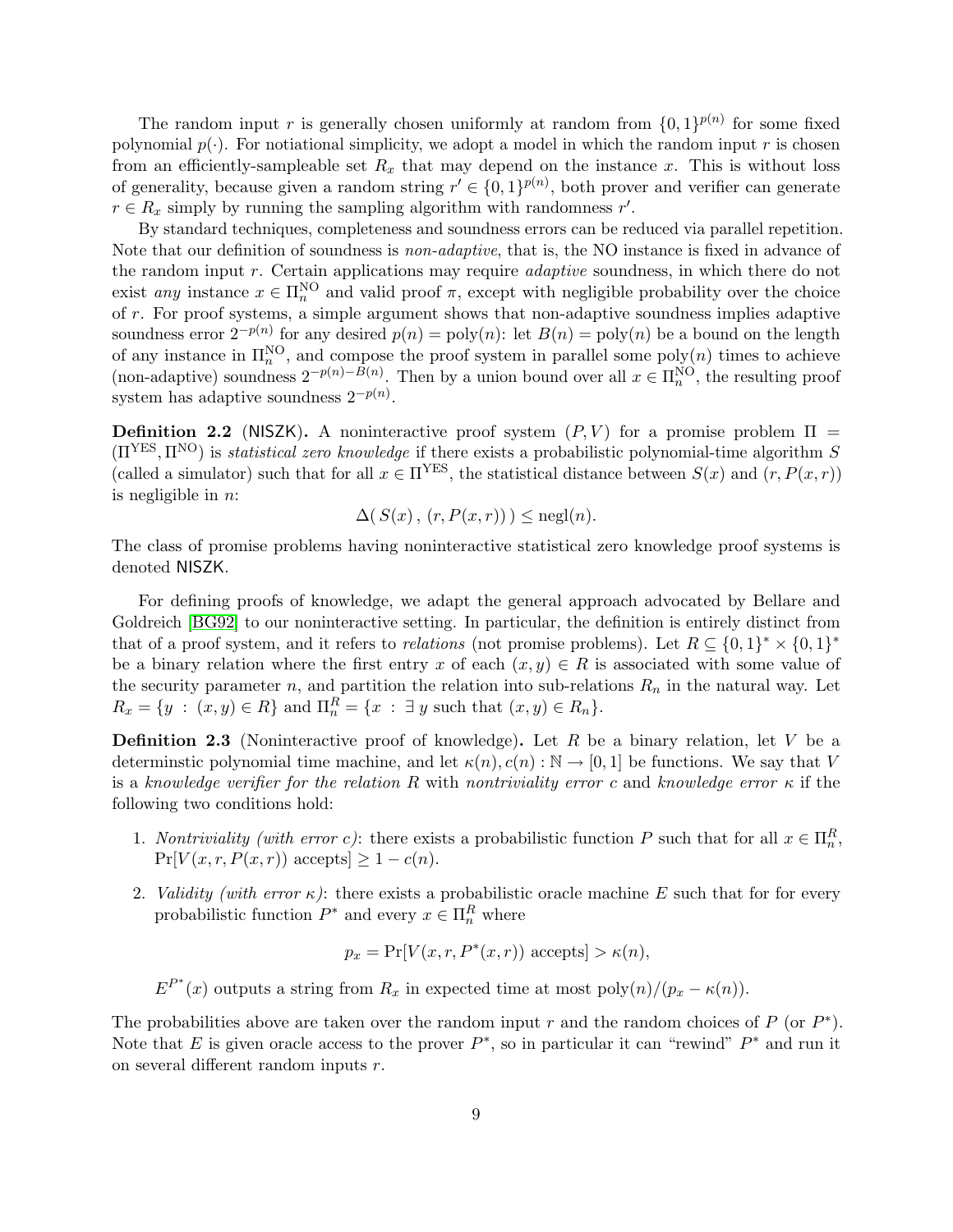## 2.3 Lattices

For a matrix  $\mathbf{B} \in \mathbb{R}^{n \times n}$  whose columns  $\mathbf{b}_1, \ldots, \mathbf{b}_n$  are linearly independent, the *n*-dimensional *lattice*<sup>[7](#page-9-0)</sup>  $\Lambda$  generated by the *basis* **B** is

$$
\Lambda = \mathcal{L}(\mathbf{B}) = \{ \mathbf{B}\mathbf{c} = \sum\nolimits_{i \in [n]} c_i \cdot \mathbf{b}_i \ : \ \mathbf{c} \in \mathbb{Z}^n \}.
$$

The fundamental parallelepiped of **B** is the half-open set  $\mathcal{P}(\mathbf{B}) = {\sum_i c_i \mathbf{b}_i : 0 \le c_i < 1, i \in [n]}$ . For any lattice basis **B** and point  $\mathbf{x} \in \mathbb{R}^n$ , there is a unique vector  $\mathbf{y} \in \mathcal{P}(\mathbf{B})$  such that  $\mathbf{y} - \mathbf{x} \in \mathcal{L}(\mathbf{B})$ . This vector is denoted  $y = x \mod B$ , and it can be computed in polynomial time given **B** and **x**.

For any (ordered) set  $\mathbf{S} = \{\mathbf{s}_1, \ldots, \mathbf{s}_n\} \subset \mathbb{R}^n$  of linearly independent vectors, let  $\tilde{\bar{\mathbf{S}}} = \{\tilde{\mathbf{s}_1}, \ldots, \tilde{\mathbf{s}_n}\}$ denote its Gram-Schmidt orthogonalization, defined iteratively in the following way:  $\tilde{s_1} = s_1$ , and for each  $i = 2, \ldots, n$ ,  $\tilde{\mathbf{s}}_i$  is the component of  $\mathbf{s}_i$  orthogonal to  $\text{span}(\mathbf{s}_1, \ldots, \mathbf{s}_{i-1})$ . Clearly,  $\|\tilde{\mathbf{s}}_i\| \leq \|\mathbf{s}_i\|$ .

Let  $\mathcal{C}_n = \{ \mathbf{x} \in \mathbb{R}^n : ||\mathbf{x}|| \leq 1 \}$  be the closed unit ball. The minimum distance of a lattice  $\Lambda$ , denoted  $\lambda_1(\Lambda)$ , is the length of its shortest nonzero element:

$$
\lambda_1(\Lambda)=\min_{0\neq\mathbf{x}\in\Lambda}\lVert\mathbf{x}\rVert.
$$

More generally, the *ith successive minimum*  $\lambda_i(\Lambda)$  is the smallest radius r such that the closed ball  $rC_n$  contains i linearly independent vectors in  $\Lambda$ :

$$
\lambda_i(\Lambda) = \min\{r \in \mathbb{R} : \dim \operatorname{span}(\Lambda \cap rC_n) \geq i\}.
$$

The Gram-Schmidt minimum  $bl(\Lambda)$  is

$$
\tilde{bl}(\Lambda) = \min_{\mathbf{B}} \lVert \tilde{\mathbf{B}} \rVert = \min_{\mathbf{B}} \max_{i \in [n]} \lVert \tilde{\mathbf{b}}_i \rVert,
$$

where the minimum is taken over all (ordered) bases  $\bf{B}$  of  $\Lambda$ . The definition is restricted to bases without loss of generality, because for any (ordered) full-rank set  $S \subset \Lambda$ , there is an (ordered) basis **B** of  $\Lambda$  such that  $\|\mathbf{B}\| \le \|\mathbf{S}\|$  (see [\[MG02,](#page-23-14) Lemma 7.1]).

The covering radius  $\mu(\Lambda)$  is the smallest radius r such that closed balls  $rC_n$  centered at every point of  $\Lambda$  cover all of  $\mathbb{R}^n$ :

$$
\mu(\Lambda) = \max_{\mathbf{x} \in \mathbb{R}^n} \text{dist}(\mathbf{x}, \Lambda).
$$

The *dual lattice* of  $\Lambda$ , denoted  $\Lambda^*$ , is defined to be the set

$$
\Lambda^* = \{ \mathbf{x} \in \mathbb{R}^n \; : \; \forall \; \mathbf{v} \in \Lambda, \langle \mathbf{x}, \mathbf{v} \rangle \in \mathbb{Z} \}
$$

of all vectors having integer inner product with all the vectors in Λ. It is routine to verify that this set is indeed a lattice, and if **B** is a basis for  $\Lambda$ , then  $\mathbf{B}^* = (\mathbf{B}^{-1})^T$  is a basis for  $\Lambda^*$ . It also follows from the symmetry of the definition that  $(\Lambda^*)^* = \Lambda$ .

<span id="page-9-0"></span><sup>&</sup>lt;sup>7</sup>Technically, this is the definition of a *full-rank* lattice, which is all we will be concerned with in this work.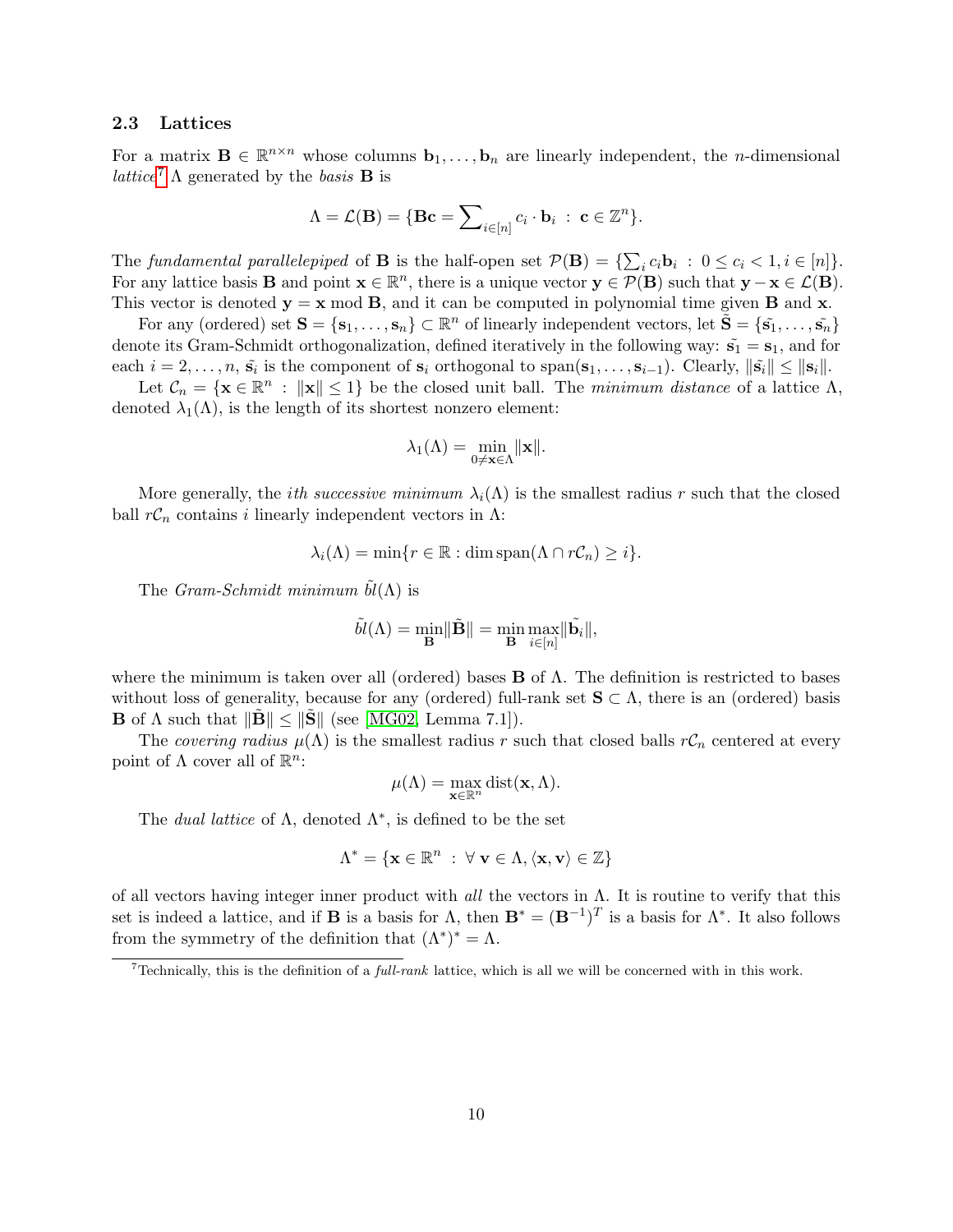#### 2.3.1 Basic Facts

The various quantities above can be related to each other via so-called *transference theorems*, such as the following (non-trivial) result of Banaszczyk.

<span id="page-10-2"></span>**Lemma 2.4** ([\[Ban93\]](#page-21-12)). For any n-dimensional lattice  $\Lambda$ ,

$$
1 \le 2 \cdot \lambda_1(\Lambda) \cdot \mu(\Lambda^*) \le n.
$$

The next lemma bounds (twice) the covering radius  $\mu$  from below by both the Gram-Schmidt and nth successive minima.

<span id="page-10-1"></span>**Lemma 2.5** ([\[MG02,](#page-23-14) Theorem 7.9]). For any n-dimensional lattice  $\Lambda$ ,

$$
\tilde{bl}(\Lambda) \leq \lambda_n(\Lambda) \leq 2\mu(\Lambda).
$$

The next lemma establishes that a random point in  $\mathcal{P}(\mathbf{B})$  is unlikely to be "close" to the lattice, where the notion of closeness is relative to the covering radius.

<span id="page-10-0"></span>**Lemma 2.6** ([\[GMR05,](#page-22-11) Lemma 4.1]). For any lattice  $\Lambda = \mathcal{L}(\mathbf{B})$ ,

$$
\Pr_{\mathbf{t}\in\mathcal{P}(\mathbf{B})}\left[\mathrm{dist}(\mathbf{t},\Lambda)<\frac{\mu(\Lambda)}{2}\right]\leq\frac{1}{2},
$$

where the probability is taken over  $\mathbf{t} \in \mathcal{P}(\mathbf{B})$  chosen uniformly at ranodm.

# 2.3.2 Problems on Lattices

Here we define some standard approximation problems on lattices, all of which ask to estimate (to within some factor  $\gamma$ ) the value of some geometric lattice quantity. We define promise (or "gap") problems  $\Pi = (\Pi^{YES}, \Pi^{NO})$ , where the goal is to decide whether the instance belongs to the set  $\Pi^{\text{YES}}$  or the set  $\Pi^{\text{NO}}$  (these two sets are disjoint, but not necessarily exhaustive; when the input belongs to neither set, any output is acceptable). In the complement of a promise problem,  $\Pi^{YES}$ and  $\Pi^{\text{NO}}$  are simply swapped.

**Definition 2.7** (Lattice Problems). Let  $\gamma = \gamma(n)$  be an approximation factor in the dimension n. For any function  $\phi$  from lattices to the positive reals, we define an approximation problem where the input is a basis **B** of an *n*-dimensional lattice. It is a YES instance if  $\phi(\mathcal{L}(\mathbf{B})) \leq 1$ , and is a NO instance if  $\phi(\mathcal{L}(\mathbf{B})) > \gamma(n)$ .

In particular, we define the following concrete problems by instantiating  $\phi$ :

- The *Shortest Vector Problem* GapSVP<sub> $\gamma$ </sub>, for  $\phi = \lambda_1$ .
- The Shortest Independent Vectors Problem GapSIVP<sub> $_{\gamma}$ </sub>, for  $\phi = \lambda_n$ .
- The Gram-Schmidt Minimum Problem GapGSMP<sub> $\gamma$ </sub>, for  $\phi = \tilde{b}l$ .
- The Covering Radius Problem GapCRP<sub> $\gamma$ </sub>, for  $\phi = \mu$ .

Note that the choice of the quantities 1 and  $\gamma$  above is arbitrary; by scaling the input instance, they can be replaced by  $\beta$  and  $\beta \cdot \gamma$  (respectively) for any  $\beta > 0$  without changing the problem.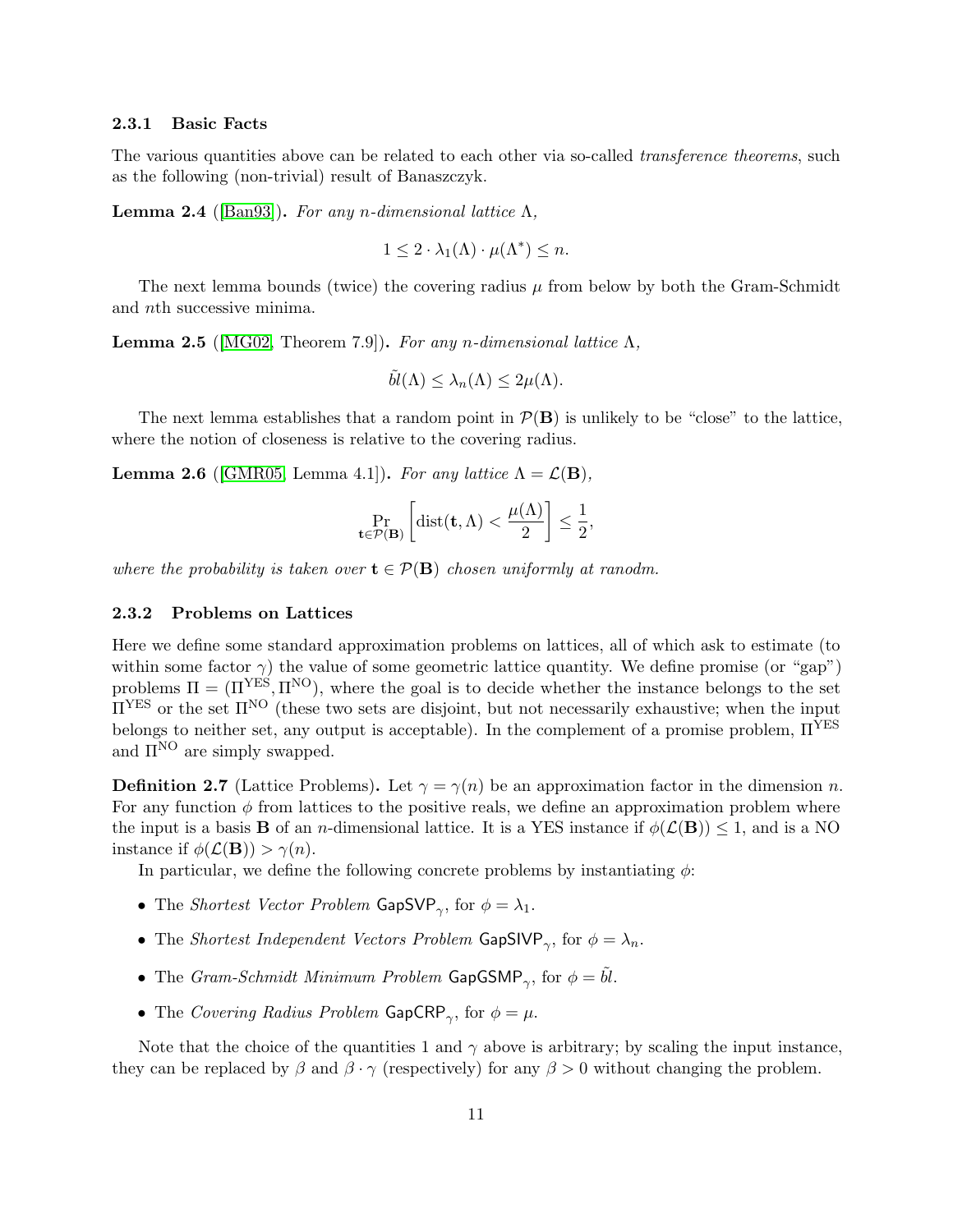#### 2.3.3 Gaussians on Lattices

Our review of Gaussian measures over lattices follows the development by prior works [\[Reg04,](#page-23-11) [AR05,](#page-21-11) MR07. For any  $s > 0$  define the Gaussian function centered at **c** with parameter s as:

$$
\forall \mathbf{x} \in \mathbb{R}^n, \ \rho_{s,c}(\mathbf{x}) = e^{-\pi ||\mathbf{x}-c||^2/s^2}.
$$

The subscripts s and  $c$  are taken to be 1 and  $0$  (respectively) when omitted. The total measure associated to  $\rho_{s,c}$  is  $\int_{\mathbf{x}\in\mathbb{R}^n} \rho_{s,c}(\mathbf{x}) d\mathbf{x} = s^n$ , so we can define a continuous Gaussian distribution centered at c with parameter s by its probability density function

$$
\forall \mathbf{x} \in \mathbb{R}^n, \ D_{s,\mathbf{c}}(\mathbf{x}) = \frac{\rho_{s,\mathbf{c}}(\mathbf{x})}{s^n}.
$$

It is possible to sample from  $D_{s,c}$  efficiently to within any desired level of precision. For simplicity, we use real numbers in this work and assume that we can sample from  $D_{s,c}$  exactly; all the arguments can be made rigorous by using a suitable degree of precision.

For any  $\mathbf{c} \in \mathbb{R}^n$ , real  $s > 0$ , and lattice  $\Lambda$ , define the *discrete Gaussian distribution over*  $\Lambda$  as:

$$
\forall \mathbf{x} \in \Lambda, \ D_{\Lambda,s,\mathbf{c}}(\mathbf{x}) = \frac{\rho_{s,\mathbf{c}}(\mathbf{x})}{\rho_{s,\mathbf{c}}(\Lambda)}.
$$

(As above, we may omit the parameters s or c.) Note that the denominator in the above expression is always finite (see, e.g., [\[AR05,](#page-21-11) Claim 2.4]), so the probability distribution is well-defined. Intuitively,  $D_{\Lambda,s,c}$  can be viewed as a "conditional" distribution, resulting from sampling  $\mathbf{x} \in \mathbb{R}^n$  from a Gaussian centered at **c** with parameter s, and conditioning on the event  $\mathbf{x} \in \Lambda$ .

The smoothing parameter. Micciancio and Regev [\[MR07\]](#page-23-10) introduced a lattice quantity called the smoothing parameter.

**Definition 2.8.** For an *n*-dimensional lattice  $\Lambda$  and positive real  $\epsilon > 0$ , the *smoothing parameter*  $\eta_{\epsilon}(\Lambda)$  is defined to be the smallest s such that  $\rho_{1/s}(\Lambda^*\setminus{\{0\}}) \leq \epsilon$ .

The name "smoothing parameter" is due to the following (informally stated) fact: if a lattice  $\Lambda$  is "blurred" by adding Gaussian noise with parameter  $s \geq \eta_{\epsilon}(\Lambda)$  for some  $\epsilon > 0$ , the resulting distribution is  $\epsilon/2$ -close to uniform over the entire space. This is made formal in the following lemma.

<span id="page-11-0"></span>**Lemma 2.9** ([\[MR07,](#page-23-10) Lemma 4.1]). For any lattice  $\mathcal{L}(\mathbf{B})$ ,  $\epsilon > 0$ ,  $s \geq \eta_{\epsilon}(\mathcal{L}(\mathbf{B}))$ , and  $\mathbf{c} \in \mathbb{R}^{n}$ , the statistical distance between  $(D_{s,c} \mod B)$  and the uniform distribution over  $\mathcal{P}(B)$  is at most  $\epsilon/2$ .

The smoothing parameter of an *n*-dimensional lattice  $\Lambda$  is related to other fundamental lattice quantities, such as the dual minimum distance  $\lambda_1(\Lambda^*)$  and the Gram-Schmidt minimum  $\tilde{bl}(\Lambda)$ .

<span id="page-11-2"></span><span id="page-11-1"></span>**Lemma 2.10** ([\[MR07,](#page-23-10) Lemma 3.2]). Let  $\Lambda$  be any n-dimensional lattice, and let  $\epsilon(n) = 2^{-n}$ . Then

$$
\eta_{\epsilon}(\Lambda) \leq \sqrt{n}/\lambda_1(\Lambda^*).
$$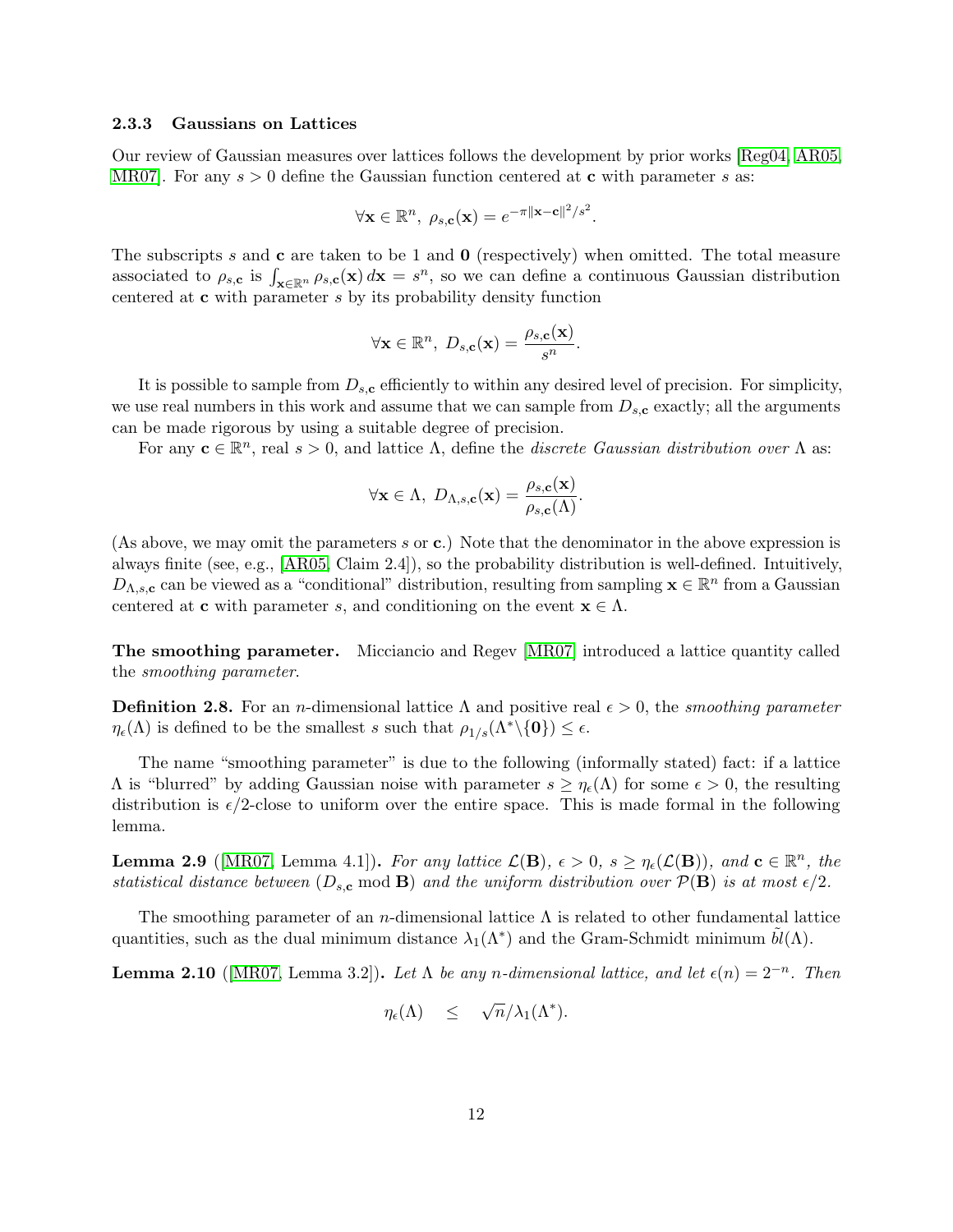**Lemma 2.11** ([\[GPV08,](#page-22-12) Lemma 3.1]). For any n-dimensional lattice  $\Lambda$  and  $\epsilon > 0$ , we have

$$
\eta_{\epsilon}(\Lambda) \leq \tilde{bl}(\Lambda) \cdot \sqrt{\log(2n(1+1/\epsilon))/\pi}.
$$

In particular, for any  $\omega$ √  $\overline{\log n}$ ) function, there is a negligible function  $\epsilon(n)$  for which

$$
\eta_{\epsilon}(\Lambda) \leq \tilde{bl}(\Lambda) \cdot \omega(\sqrt{\log n}).
$$

Note that because  $\tilde{bl}(\Lambda) \leq \lambda_n(\Lambda)$ , we also have  $\eta_{\epsilon}(\Lambda) \leq \lambda_n(\Lambda) \cdot \omega(\sqrt{\Lambda})$  $\overline{\log n}$ ); this is Lemma 3.3 in [\[MR07\]](#page-23-10).

The smoothing parameter also influences the behavior of *discrete* Gaussian distributions over the lattice. When  $s \geq \eta_{\epsilon}(\Lambda)$ , the distribution  $D_{\Lambda,s,\mathbf{c}}$  has a number of nice properties: it is highly concentrated within a radius  $s\sqrt{n}$  around its center c, it is not concentrated too heavily in any single direction, and it is not concentrated too heavily on any fixed hyperplane. The next lemma states all these facts precisely.

<span id="page-12-0"></span>**Lemma 2.12** ( $[MR07, Lemmas 4.4 and 4.2]$  $[MR07, Lemmas 4.4 and 4.2]$  and  $[Reg05, Lemma 3.13]$ ). For any n-dimensional lattice  $\Lambda$ , any  $\mathbf{c} \in \mathbb{R}^n$ , and any  $\epsilon \in (0,1)$  and  $s \geq \eta_{\epsilon}(\Lambda)$ ,

$$
\Pr_{\mathbf{x} \sim D_{\Lambda, s, \mathbf{c}}} [\|\mathbf{x} - \mathbf{c}\| > s\sqrt{n}] \le \frac{1+\epsilon}{1-\epsilon} \cdot 2^{-n}.
$$

In addition, for any unit vector  $\mathbf{u} \in \mathbb{R}^n$ ,

$$
\mathop{\mathbf{E}}_{\mathbf{x}\sim D_{\Lambda,s,\mathbf{c}}}[\langle \mathbf{x}-\mathbf{c},\mathbf{u}\rangle^2] \leq s^2 \cdot \left(\tfrac{1}{2\pi} + \tfrac{\epsilon}{1-\epsilon}\right).
$$

In addition, if  $s \geq$  $\sqrt{2} \cdot \eta_{\epsilon}(\Lambda)$  and  $H \subset \mathbb{R}^n$  is any fixed  $(n-1)$ -dimensional hyperplane,

$$
\Pr_{\mathbf{x} \sim D_{\Lambda, s, \mathbf{c}}}[\mathbf{x} \in H] < \frac{1}{\sqrt{2}} \cdot \frac{1 + \epsilon}{1 - \epsilon}
$$

# 3 Noninteractive Statistical Zero Knowledge

In this section we give NISZK proof systems for a variety of standard lattice problems, as well as for a special kind of disjunction (OR) of two or more coGapSVP instances.

## 3.1 NISZK for Smooth-Or-Separated Problem

Here we introduce an intermediate lattice problem (actually, a family of problems parameterized by a function  $\epsilon(n)$ ) called SOS, which stands for "smooth-or-separated." The SOS problem exactly captures the two properties we need for our first basic NISZK proof system: in YES instances, the lattice can be completely smoothed by a Gaussian with parameter 1, and in NO instances, a random point is at least  $\sqrt{n}$  away from the lattice with good probability. Moreover, the SOS problem is at  $e^{i\pi/2}$ least as expressive as several standard lattice problems of interest, by which we mean that there are  $\rm simple \ (deterministic) \ reductions \ to \ SOS \ from \ GapSIVP_{\gamma}, \ $\sf GapCRP_{\gamma}, \mathsf{GapGSMP_{\gamma}, \ and \ coGapSVP_{\gamma}$$ (for appropriate approximation factors  $\gamma$ ).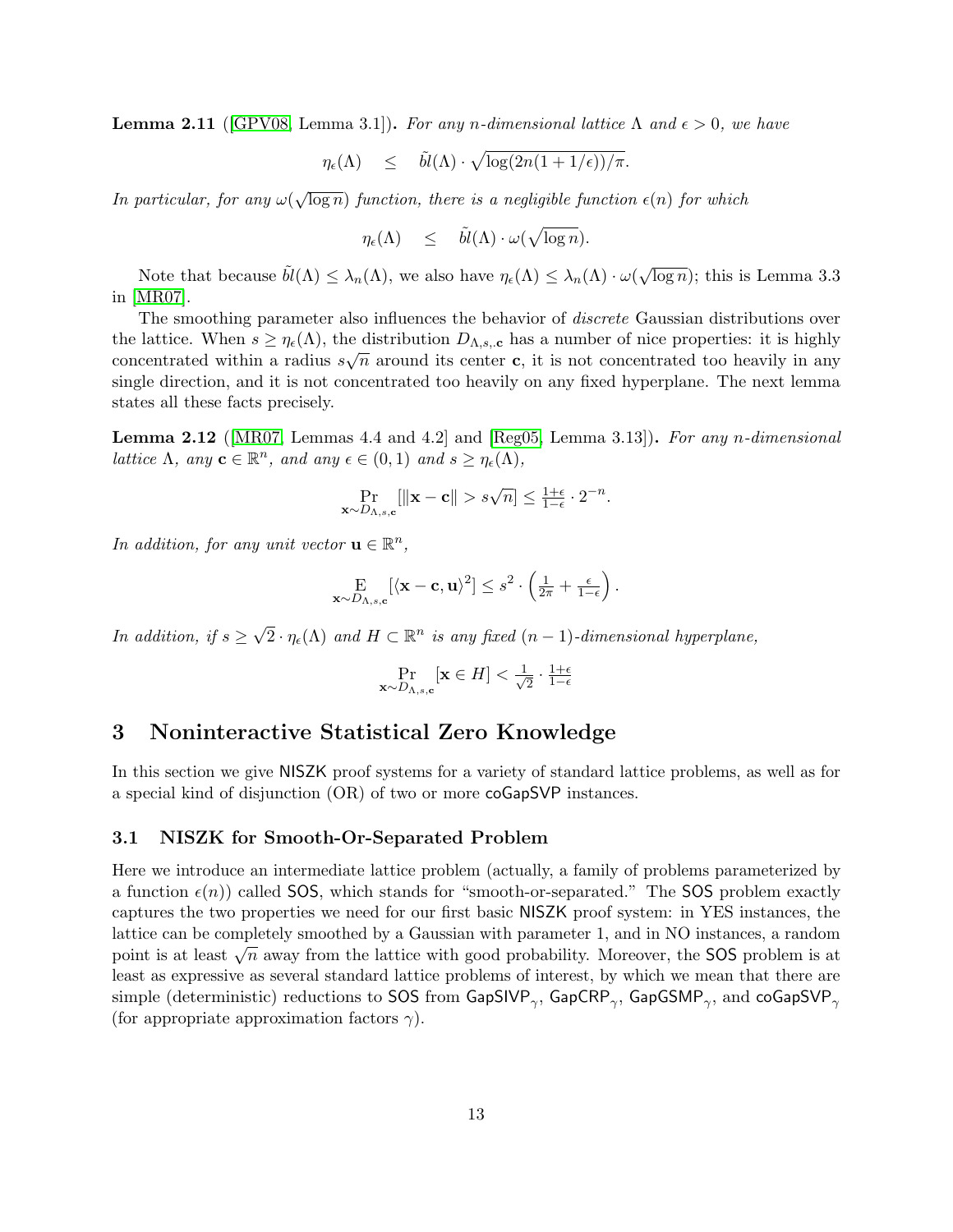**Definition 3.1** (Smooth-Or-Separated Problem). For any positive function  $\epsilon = \epsilon(n)$ , an input to  $\epsilon$ -SOS<sub>γ</sub> is a basis **B** of an *n*-dimensional lattice. It is a YES instance if  $\eta_{\epsilon}(\mathcal{L}(\mathbf{B})) \leq 1$ , and is a NO instance if  $\mu(\mathcal{L}(\mathbf{B})) > \gamma(n).8$  $\mu(\mathcal{L}(\mathbf{B})) > \gamma(n).8$ 

The NISZK proof system for SOS is described precisely in Figure [1.](#page-13-1) For the moment, we ignore issues of efficiency and assume that the prover is unbounded (in Section [3.3](#page-16-0) below, we describe efficient provers for specific problems of interest). To summarize, the random input is a uniformly random point  $\mathbf{t} \in \mathcal{P}(\mathbf{B})$ , where **B** is the input basis. The prover samples a vector **e** from a Gaussian (centered at the origin), *conditioned* on the event that **e** is congruent to **t** modulo the lattice, i.e.,  $e - t \in \mathcal{L}(\mathbf{B})$ . In other words, the prover samples from a *discrete* Gaussian distribution. The verifier  $\mathbf{e} - \mathbf{t} \in \mathcal{L}(\mathbf{D})$ . In other words, the prover samples from a *discrete* Gaussia<br>accepts if **e** and **t** are indeed congruent modulo  $\mathcal{L}(\mathbf{B})$ , and if  $\|\mathbf{e}\| \leq \sqrt{n}$ .

In the YES case, the smoothing parameter is at most 1. This lets us prove that the sampled proof **e** is indeed shorter than  $\sqrt{n}$  (with overwhelming probability), ensuring completeness. More interestingly, it means that the simulator can first choose **e** from a *continuous* Gaussian, and then set the random input  $t = e \mod B$ . This t is almost-uniform in  $P(B)$ , ensuring zero knowledge. In the NO case, the covering radius of the lattice is large. Therefore, with good probability the random vector  $\mathbf{t} \in \mathcal{P}(\mathbf{B})$  is simply too far away from the lattice to admit any short enough e, hence no proof can convince the verifier.

# NISZK proof system for SOS

**Common Input:** A basis **B** of an *n*-dimensional lattice  $\Lambda = \mathcal{L}(\mathbf{B})$ .

**Random Input:** A vector  $\mathbf{t} \in \mathbb{R}^n$  chosen uniformly at random from  $\mathcal{P}(\mathbf{B})$ .

**Prover** P: Sample  $\mathbf{v} \sim D_{\Lambda,-\mathbf{t}}$ , and output  $\mathbf{e} = \mathbf{t} + \mathbf{v} \in \mathbb{R}^n$  as the proof.

**Verifier** V: Accept if  $e - t \in \Lambda$  and if  $||e|| \leq \sqrt{n}$ , otherwise reject.

<span id="page-13-1"></span>Figure 1: The noninteractive zero-knowledge proof system for the SOS problem.

<span id="page-13-2"></span>**Theorem 3.2.** For any  $\gamma(n) \geq 2\sqrt{n}$  and any negligible function  $\epsilon(n)$ , the problem  $\epsilon$ -SOS<sub> $\gamma$ </sub>  $\in$  NISZK via the proof system described in Figure [1.](#page-13-1) The completeness error of the system is  $c(n) = 2^{-n+1}$ and the soundness error is  $s(n) = 1/2$ .

Proof. We demonstrate each of the required properties in turn.

**Completeness.** Suppose that **B** is a YES instance of  $\epsilon$ -SOS<sub> $\gamma$ </sub>, i.e.,  $\eta_{\epsilon}(\Lambda) \leq 1$ . By construction,  $\mathbf{v} \in \Lambda$  because the support of  $D_{\Lambda,-\mathbf{t}}$  is  $\Lambda$ . Therefore  $\mathbf{e} - \mathbf{t} = \mathbf{v} \in \Lambda$ . Furthermore, by Lemma [2.12,](#page-12-0) we have

$$
\|\mathbf{e}\| = \|\mathbf{v} - (-\mathbf{t})\| \le \sqrt{n},
$$

except with probability at most  $\frac{1+\epsilon}{1-\epsilon} \cdot 2^{-n} \leq 2^{-n+1}$ , which is therefore an upper bound on the completeness error.

<span id="page-13-0"></span><sup>&</sup>lt;sup>8</sup>Using techniques from [\[MR07\]](#page-23-10), it can be verified that the YES and NO sets are disjoint whenever  $\gamma \geq \sqrt{n}$  and  $\epsilon(n) \leq 1/2$ .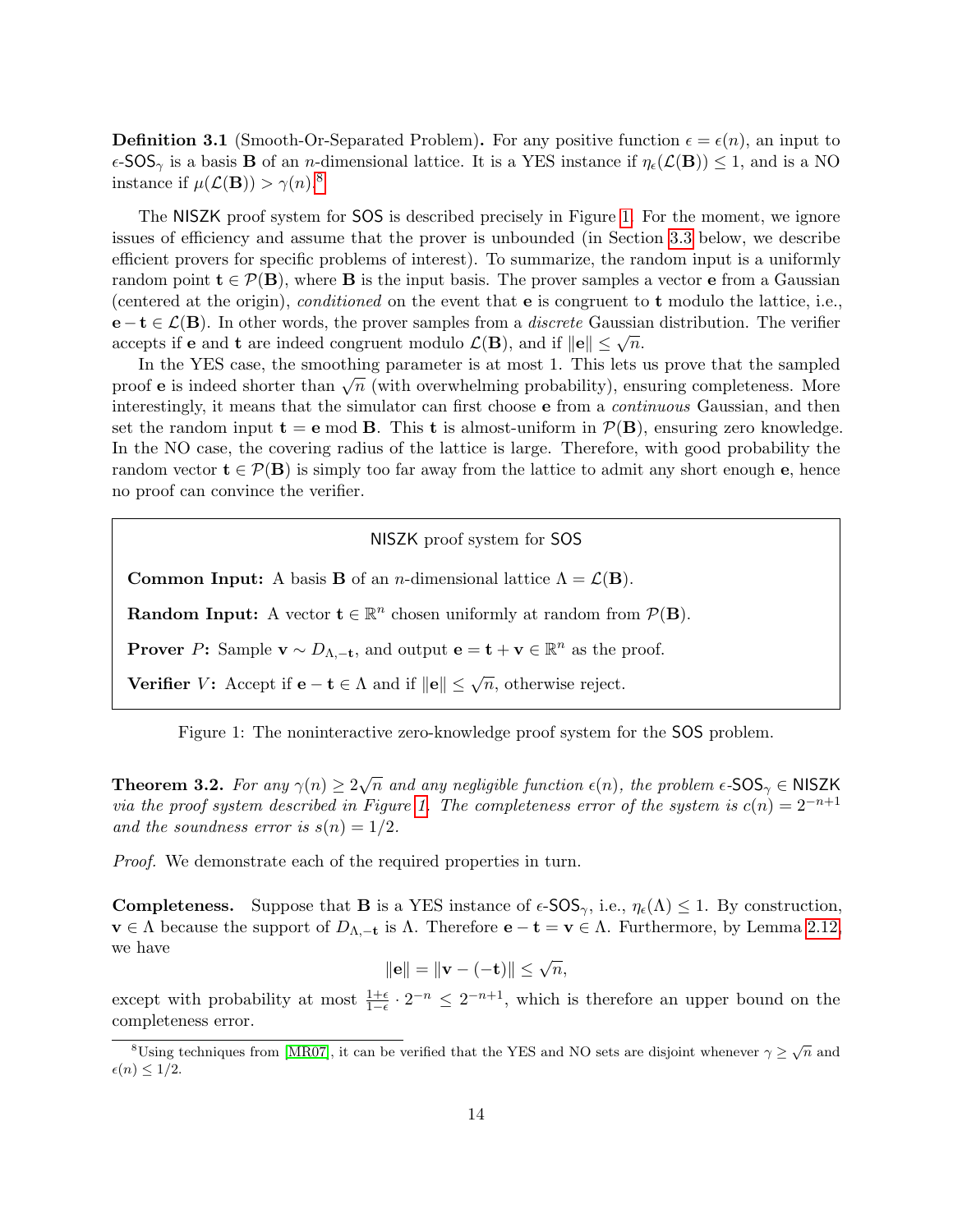**Soundness.** Suppose that **B** is a NO instance of  $\epsilon$ -SOS<sub> $\gamma$ </sub>, i.e.,  $\mu(\Lambda) > \gamma(n) \geq 2\sqrt{n}$ . For the verifier **Source SS.** Suppose that **B** is a NO instance of e-505<sub> $\gamma$ </sub>, i.e.,  $\mu$ <sub>(1)</sub> to accept, it must be that  $||e|| \le \sqrt{n}$  and  $t - e \in \Lambda$ , which implies

$$
\text{dist}(\mathbf{t}, \Lambda) \leq \sqrt{n} < \frac{\mu(\Lambda)}{2}.
$$

However, by Lemma [2.6,](#page-10-0) the probability (over the choice of  $\mathbf{t} \in \mathcal{P}(\mathbf{B})$ ) of this event is at most  $1/2$ , which is therefore an upper bound on the soundness error.

**Statistical zero knowledge.** The simulator S algorithm does the following: choose  $e' \sim D$  from the continuous Gaussian distribution (centered at 0 with parameter 1) and compute  $t' = e'$  mod **B**. Output  $(\mathbf{t}', \mathbf{e}')$ .

We now analyze the statistical distance between the distribution of the simulator's output  $(\mathbf{t}', \mathbf{e}')$ and the distribution of  $(t, e)$  in the real protocol. By definition, the distribution of  $v = e - t$ conditioned on any fixed value of  $\mathbf{t} \in \mathcal{P}(\mathbf{B})$  is exactly  $D_{\Lambda,-\mathbf{t}}$ . In the simulation, consider the distribution D of  $\mathbf{v}' = \mathbf{e}' - \mathbf{t}'$  conditioned on any fixed value of  $\mathbf{t}' \in \mathcal{P}(\mathbf{B})$ . The support of D is  $\Lambda$ , and the distribution is

$$
D(\mathbf{v}') = \frac{\rho(\mathbf{e}')}{\rho(\Lambda + \mathbf{t}')} = \frac{\rho_{-\mathbf{t}'}(\mathbf{v}')}{\rho_{-\mathbf{t}'}(\Lambda)} = D_{\Lambda, -\mathbf{t}'}(\mathbf{v}').
$$

Therefore for any  $\hat{\mathbf{t}} \in \mathcal{P}(\mathbf{B})$ , the distribution of the simulated proof  $\mathbf{e}'$  conditioned on  $\mathbf{t}' = \hat{\mathbf{t}}$  is *identical* to the distribution of the real proof **e** conditioned on  $t = \hat{t}$ .

Now because **B** is a YES instance of  $\epsilon$ -SOS<sub>γ</sub>, we have  $\eta_{\epsilon}(\Lambda) \leq 1$ . By Lemma [2.9,](#page-11-0) the random input t' generated by the simulator is within negligible statistical distance  $\epsilon(n)/2$  of uniform over  $\mathcal{P}(\mathbf{B})$ , which is the distribution of **t** in the real system. It follows that  $\Delta((\mathbf{e}, \mathbf{t}), (\mathbf{e}', \mathbf{t}')) \leq \epsilon(n)/2$ , as  $\Box$ desired.

We now turn to the knowledge guarantee for the protocol. For a function  $\epsilon = \epsilon(n)$ , we define a relation  $R_{\epsilon}$  where an instance (for security parameter n) is a basis  $\mathbf{B} \subset \mathbb{R}^{n \times n}$  of a lattice having smoothing parameter bounded by 1 (without loss of generality), and a witness for **B** is a full-rank shooting parameter bounded by T (without loss of generality), and a set  $\mathbf{S} \subset \mathcal{L}(\mathbf{B})$  of lattice vectors having length at most  $2\sqrt{n}$ . Formally,

$$
R_{\epsilon} = \{(\mathbf{B}, \mathbf{S}) : \dim \mathrm{span}(\mathbf{B}) = \dim \mathrm{span}(\mathbf{S}) = n, \eta_{\epsilon}(\mathcal{L}(\mathbf{B})) \leq 1, \mathbf{S} \subset \mathcal{L}(\mathbf{B}), \text{ and } ||\mathbf{S}|| \leq 2\sqrt{n}\}.
$$

**Theorem 3.3.** For any positive  $\epsilon(n) \leq 1/3$  $\epsilon(n) \leq 1/3$  $\epsilon(n) \leq 1/3$ , the verifier described in Figure 1 is a knowledge verifier for relation  $R_{\epsilon}$  with nontriviality error  $c(n) = 2^{-n+1}$  and knowledge error  $\kappa(n) = \epsilon(n)/2$ .

Proof. The nontriviality error follows directly from the completeness property as shown in the proof of Theorem [3.2.](#page-13-2)

Let  $\mathbf{B} \in \Pi_{n}^{R_{\epsilon}}$  and  $\Lambda = \mathcal{L}(\mathbf{B})$ , and suppose that for some  $P^*$ ,

$$
p_{\mathbf{B}} = \Pr[V(\mathbf{B}, \mathbf{t}, P^*(\mathbf{B}, \mathbf{t})) \text{ accepts}] > \kappa(n) = \epsilon(n)/2,
$$

where the probability is taken over a uniformly random  $\mathbf{t} \in \mathcal{P}(\mathbf{B})$  and the randomness of  $P^*$ .

The extractor  $E$ , on input **B** and given oracle access to  $P^*$ , works as follows. Start with an empty set **S**, and repeat the following: choose  $e' \sim D_1$  and compute  $t' = e' \mod B$ . Run the prover empty set **5**, and repeat the following. Choose  $e \sim D_1$  and compute  $t = e$  mod **B**. Kun the prover  $P^*$  on  $(\mathbf{B}, \mathbf{t}')$ . If the prover produces an **e** such that  $||e|| \leq \sqrt{n}$  and  $\mathbf{e} = \mathbf{t}'$  mod **B** (i.e., an **e** su that  $V(\mathbf{B}, \mathbf{t}', \mathbf{e})$  accepts), and if  $\mathbf{s} = \mathbf{e}' - \mathbf{e} \in \Lambda$  is linearly independent from the vectors in  $\mathbf{S}$  and  $\|\mathbf{s}\| \leq 2\sqrt{n}$ , then add **s** to **S**. If  $|\mathbf{S}| = n$ , output **S**, otherwise loop.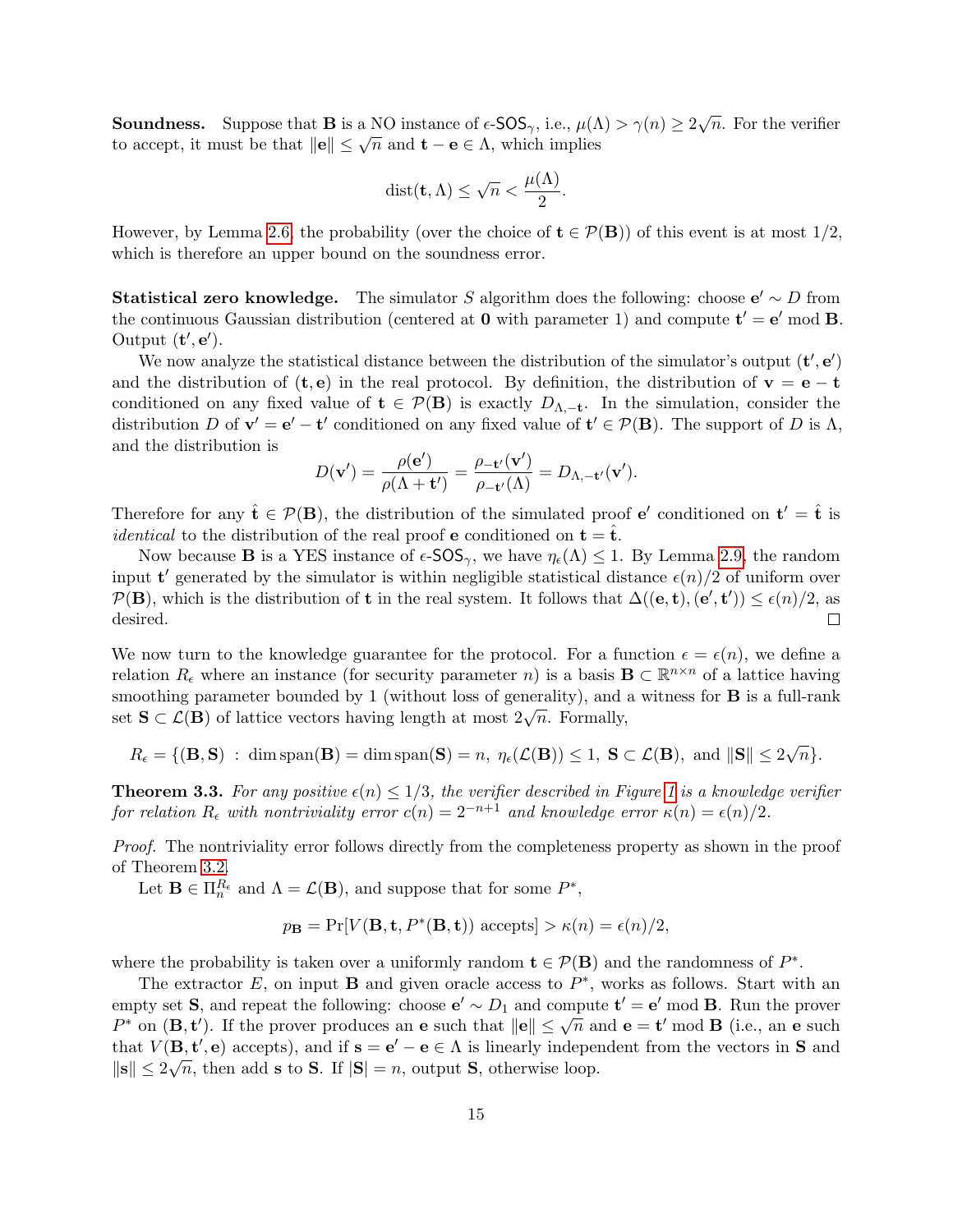We now analyze E. First, note that because  $\mathbf{B} \in \Pi_{n}^{R_{\epsilon}}$ , we have  $\eta_{\epsilon}(\Lambda) \leq 1$ . Therefore, each random input **t'** produced by E is within statistical distance  $\kappa(n) = \epsilon(n)/2$  of uniform over  $\mathcal{P}(\mathbf{B})$ , by Lemma [2.9.](#page-11-0) Thus,  $P^*$  produces a valid proof with probability at least  $p_{\bf B} - \kappa(n)$  over the extractor's choice of  $\mathbf{t}'$  and the randomness of  $P^*$ . Now condition on the event that  $P^*$  produces an accepting proof **e**. First, it can be seen that the distribution of  $s = e' - e$  is exactly the discrete Gaussian proof e. First, it can be seen that the distribution of  $s = e - e$  is exactly the discrete  $D_{\Lambda,s,-e}$ . By the fact that  $||e|| \leq \sqrt{n}$ , the triangle inequality, and Lemma [2.12,](#page-12-0) we have

$$
\|{\bf s}\| \leq \|({\bf e}'-{\bf e})-(-{\bf e})\| + \|{\bf e}\| \leq 2\sqrt{n},
$$

except with probability at most  $2^{-n+1}$ . Moreover, the probability that s lands in any fixed  $n-1$ dimensional subspace of  $\mathbb{R}^n$  is at most 9/10 by Lemma [2.12.](#page-12-0) If follows that with each iteration, the probability that we add a new vector to S is at least  $(p_B - \kappa(n))/20$ . We conclude that the expected number of iterations before  $|\mathbf{S}| = n$  is  $O(n)/(p_{\mathbf{B}} - \kappa(n))$ , and the proof is complete.  $\Box$ 

#### 3.2 Standard Lattice Problems

We now show straightforward deterministic reductions from the standard lattice problems  $\mathsf{GapSIVP}_{\gamma'},$ GapCRP<sub> $\gamma'$ </sub> and coGapSVP<sub> $\gamma'$ </sub> to the  $\epsilon$ -SOS<sub> $\gamma$ </sub> problem, for appropriate approximation factors  $\gamma'(n)$ related to  $\gamma(n)$  (and some negligible function  $\epsilon(n)$ ).

<span id="page-15-0"></span>**Theorem 3.4.** For every  $\gamma(n) \geq 1$  and any fixed  $\omega(n)$ √  $\overline{\log n}$ ) function, there is a deterministic polynomial-time reduction from each of the following problems to  $\epsilon$ -SOS<sub>γ</sub> (for some negligible function  $\epsilon(n)$ :

- GapSIVP $_{\gamma'}$ , GapCRP $_{\gamma'}$ , and GapGSMP $_{\gamma'}$  for any  $\gamma'(n) \geq 2\omega($ √  $\overline{\log n}) \cdot \gamma(n),$
- coGapSVP<sub> $\gamma'$ </sub> for any  $\gamma'(n) \ge 2\sqrt{n} \cdot \gamma(n)$ .

In particular, the problems  $\mathsf{GapSIVP}_{\gamma'}$ ,  $\mathsf{GapCRP}_{\gamma'}$ , and  $\mathsf{GapGSMP}_{\gamma'}$  for  $\gamma'(n) = \omega(n)$ √  $\overline{n \log n}$  and  $coGapSVP_{4n}$  are in NISZK.

*Proof.* The "in particular" part of the claim follows by Theorem [3.2,](#page-13-2) which gives an NISZK proof system for  $\epsilon$ -SOS<sub> $\gamma$ </sub> for any  $\gamma(n) \geq 2\sqrt{n}$ .

First consider GapSIVP<sub> $\gamma'$ </sub>. The reduction is the trivial one that on input **B** outputs **B**. Without loss of generality, we can assume (by scaling) that for YES instances **B** of  $\mathsf{GapSIVP}_{\gamma'}$ , the lattice  $\Lambda = \mathcal{L}(\mathbf{B})$  has  $\lambda_n(\Lambda) \leq 1/\omega(\sqrt{\log n})$ , while NO instances are such that  $\lambda_n(\Lambda) > 2\gamma(n)$ . Suppose that **B** is a YES instance. By Lemma [2.11,](#page-11-1) there is a negligible function  $\epsilon(n)$  such that  $\eta_{\epsilon}(\Lambda) \leq 1$ , and thus **B** is a YES instance of  $\epsilon$ -SOS<sub> $\gamma$ </sub>. Now suppose that **B** is a NO instance. Then by Lemma [2.5,](#page-10-1)  $\mu(\Lambda) \geq \lambda_n(\Lambda)/2 > \gamma(n)$ , and **B** is a NO instances of  $\epsilon$ -SOS<sub>γ</sub>. The reduction and analysis for  $GapGSMP_{\gamma'}$  is identical, with  $\lambda_n$  replaced by  $\tilde{bl}$ .

The reduction from  $\text{GapCRP}_{\gamma'}$  is likewise the trivial reduction. Without loss of generality, we can assume that for YES instances **B** of  $\text{GapCRP}_{\gamma'}$ , the lattice  $\Lambda = \mathcal{L}(\mathbf{B})$  has  $\mu(\Lambda) \leq 1/(2\omega(\sqrt{\log n})),$ while NO instances are such that  $\mu(\Lambda) > \gamma(n)$ . For a YES instance, by Lemma [2.5](#page-10-1) and [2.11,](#page-11-1) there is a negligible function  $\epsilon(n)$  such that  $\eta_{\epsilon}(\Lambda) \leq 1$ , and thus **B** is a YES instance of  $\epsilon$ -SOS<sub>γ</sub>. Now if **B** is a NO instance of  $\text{GapCRP}_{\gamma'}$ , then we have already seen that  $\mu(\Lambda) > \gamma(n)$ , and **B** is a NO instances of  $\epsilon$ -SOS<sub> $\gamma$ </sub> as desired.

The reduction from  $\cos\frac{3\pi}{\gamma}$  is almost as trivial: on input basis **B** output the basis **B**<sup>\*</sup>  $(\mathbf{B}^{-1})^T$  of the dual lattice  $\Lambda^* = \mathcal{L}(\mathbf{B}^*)$ . Without loss of generality, we can assume that YES instances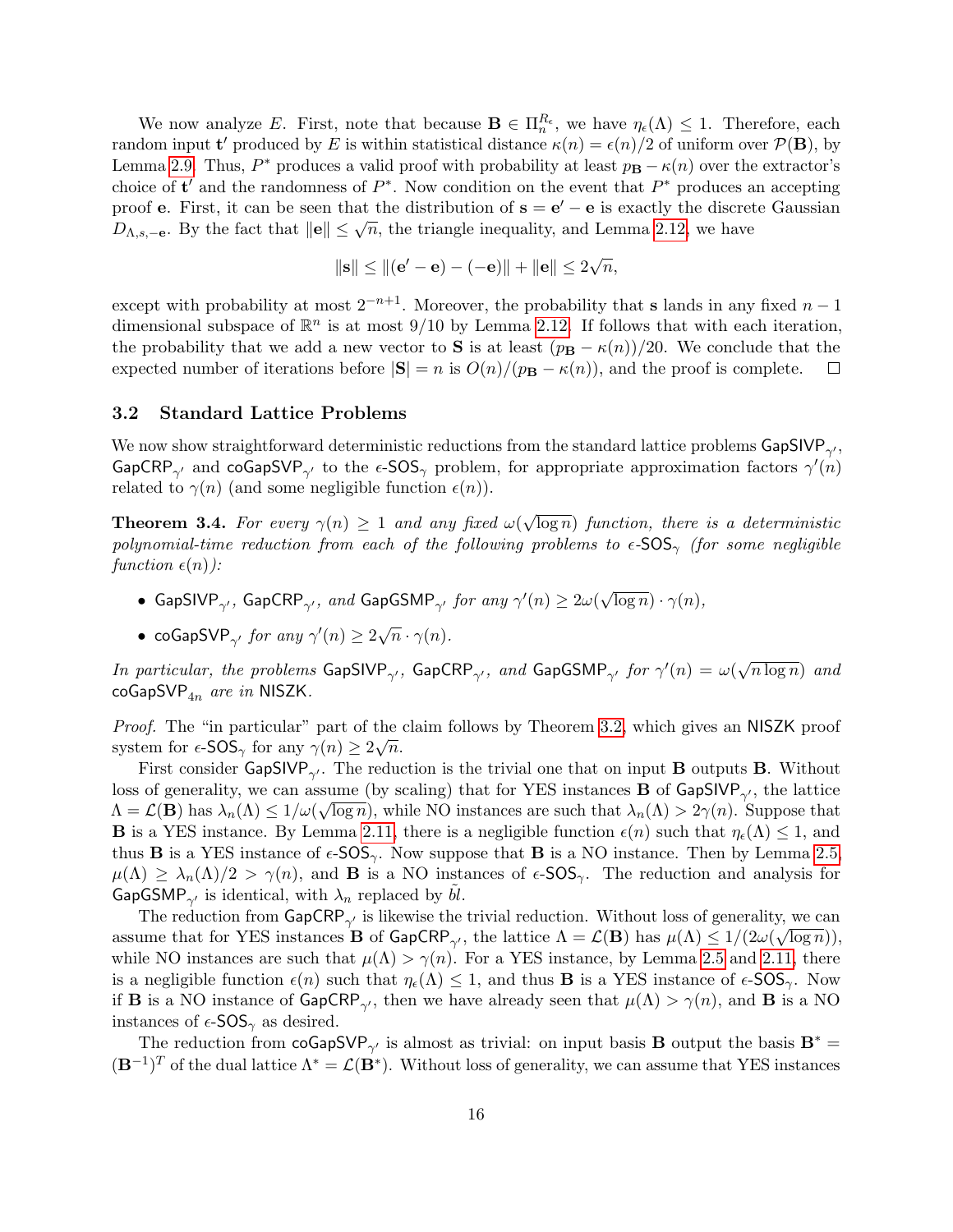(of coGapSVP<sub> $\gamma'$ </sub>) are such that  $\lambda_1(\Lambda) \ge \sqrt{n}$ , while NO instances are such that  $\lambda_1(\Lambda) < 1/(2\gamma(n))$ . For a YES instance, we have  $\eta_{\epsilon}(\Lambda^*) \leq \sqrt{n}/\lambda_1(\Lambda) \leq 1$  for  $\epsilon(n) = 2^{-n}$  by Lemma [2.10,](#page-11-2) so  $\mathbf{B}^*$  is a YES instance of  $\epsilon$ -SOS<sub>γ</sub>. For a NO instance, we have  $\mu$ (Λ<sup>\*</sup>) ≥ 1/(2λ<sub>1</sub>(Λ)) > γ(*n*) by Lemma [2.4,](#page-10-2) so  $\mathbf{B}^*$  is a NO instance of  $\epsilon$ -SOS<sub> $\gamma$ </sub>, as desired.  $\Box$ 

# <span id="page-16-0"></span>3.3 Prover Efficiency

We now show an efficient implementation of the prover strategy from the proof system of Figure [1,](#page-13-1) given some appropriate auxiliary information about the lattice  $\Lambda$ . Note that the prover has to sample from the discrete Gaussian distribution  $D_{\Lambda,-t}$  (with parameter 1). For this purpose, we use a recent result of Gentry, Peikert and Vaikuntanathan [\[GPV08\]](#page-22-12).

<span id="page-16-1"></span>**Proposition 3.5** ([\[GPV08,](#page-22-12) Theorem 4.1]). There is a probabilistic polynomial-time algorithm SampleD having the following properties. On input an n-dimensional lattice basis **B**, any  $s \geq$  $\|\tilde{\mathbf{B}}\| \cdot \omega(\sqrt{\log n})$ , and an arbitrary  $\mathbf{c} \in \mathbb{R}^n$ , the output distribution of SampleD(B, s, c) is within negligible (in n) statistical distance of  $D_{\mathcal{L}(\mathbf{B}),s,\mathbf{c}}$ .

<span id="page-16-2"></span> ${\bf Corollary 3.6.}$  The problems  ${\sf GapSIVP}_{\omega(\sqrt{n\log n})},$   ${\sf GapCRP}_{\omega(\sqrt{n\log n})},$  and  ${\sf coGapSVP}_{\omega(n^{1.5}\sqrt{\log n})}$  admit NISZK proof systems with efficient prover algorithms.

*Proof.* By the reductions from the proof of Theorem [3.4,](#page-15-0)  $\text{GapSIVP}_{\omega(\sqrt{n \log n})}$  and  $\text{GapCRP}_{\omega(\sqrt{n \log n})}$ reduce to  $\epsilon$ -SOS<sub>2 $\sqrt{n}$ </sub> (for some negligible  $\epsilon(n)$ ), which has an NISZK proof system as described in Figure [1.](#page-13-1) It simply remains to show that the prover algorithm from that system can be implemented by an efficient algorithm with suitable auxiliary input. As we have seen in the proof of Theorem [3.4,](#page-15-0)  $\sum_{i=1}^{n} X_i$ the YES instances **B** for both GapSIVP and GapCRP have  $\lambda_n(\mathcal{L}(\mathbf{B})) \leq 1/\omega(\sqrt{\log n})$ . Using a basis **B** such that  $\|\tilde{\mathbf{B}}\| \leq 1/\omega(\sqrt{\log n})$  as the auxiliary input, an efficient prover can use the SampleD algorithm claimed in Proposition [3.5](#page-16-1) to sample from a distribution that is statistically close to  $D_{\mathcal{L}(\mathbf{B}),-\mathbf{t}}$  for any **t**. Because the distributions are statistically close, the completeness, soundness, and knowledge errors of the efficient-prover system are negligibly close to those of the original (unbounded-prover) system.

For coGapSVP<sub> $\omega(n^{1.5}\sqrt{\log n})$ </sub>, by Lemmas [2.4](#page-10-2) and [2.5](#page-10-1) we have a reduction to GapSIVP $\omega(\sqrt{n\log n})$ that maps  $\bf{B}$  to  $\bf{B}^*$ . The claim then follows from the results we have already shown.

#### 3.4 Tighter Factors for coGapSVP

Theorem [3.4](#page-15-0) and Corollary [3.6](#page-16-2) establish that  $\textsf{GapSIVP}_{\gamma}$  and  $\textsf{GapCRP}_{\gamma}$  are in NISZK, and even have efficient provers, for any  $\gamma(n) = \omega(\sqrt{n \log n})$ . On the other hand, for coGapSVP they give NISZK proof systems only for  $\gamma(n) \geq 4n$ ; for an efficient prover, the factor  $\gamma(n) = \omega(n^{1.5} \log n)$  is looser still.

<span id="page-16-3"></span>Here we give a more sophisticated NISZK proof system specifically for  $\text{coGapSVP}_{\gamma}$ . With an unbounded prover, the approximation factor is some  $\gamma(n) = O(\sqrt{n})$ ; with an efficient prover it can be any  $\gamma(n) = \omega(n\sqrt{\log n})$ . Interestingly, we can also give an efficient quantum prover for any can be any  $\gamma(n) = \omega(n\sqrt{\log n})$ . Interestingly, we can also give an enicient *quantum* prover for any  $\gamma(n) = O(n/\sqrt{\log n})$ , which is an  $\omega(\log n)$  factor tighter than the classical factor. (Note that the auxiliary input and proof system are still entirely classical; only the internal prover algorithm itself is quantum.)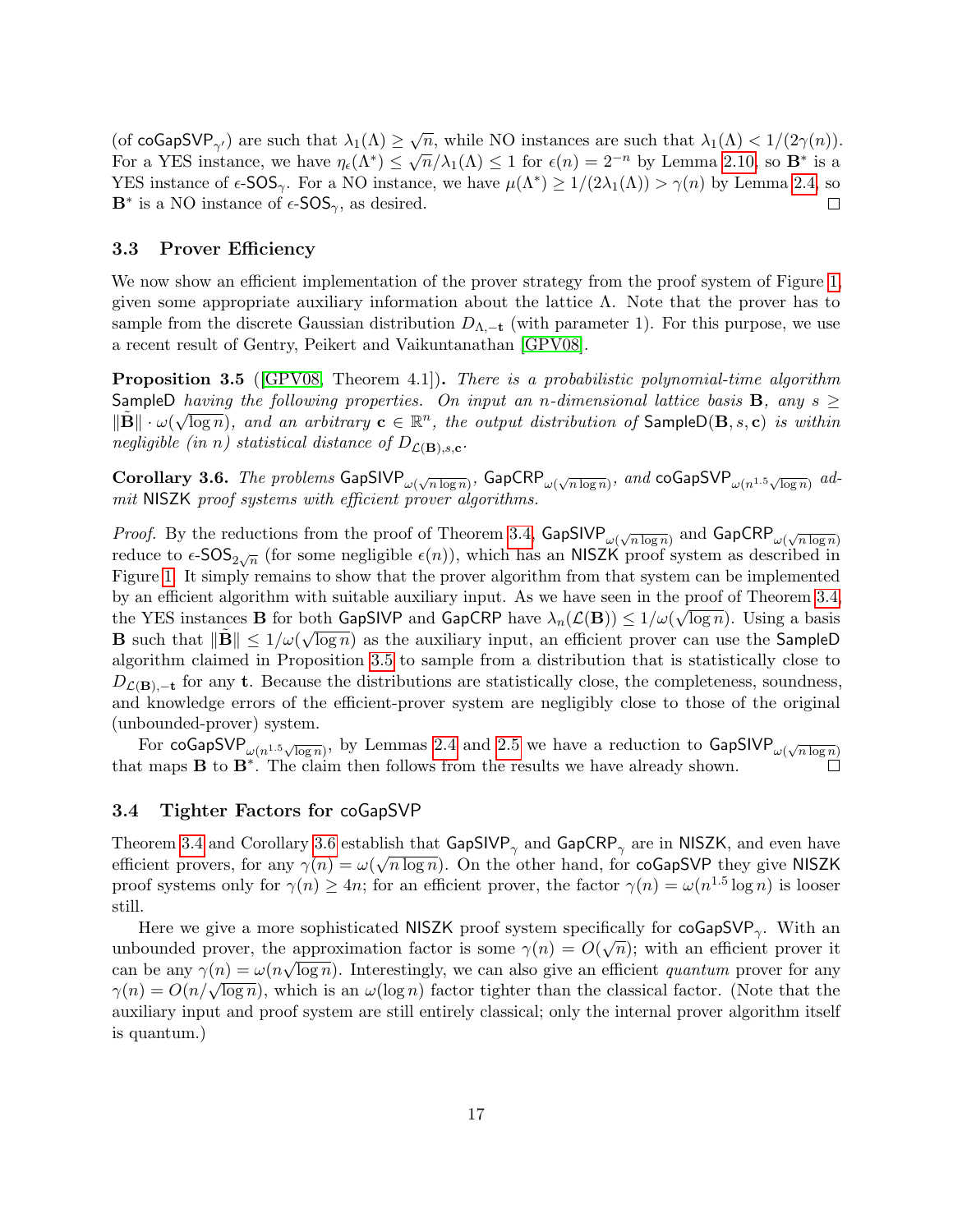NISZK proof system for coGapSVP

**Common Input:** A basis **B** of an *n*-dimensional lattice  $\Lambda = \mathcal{L}(\mathbf{B})$ . Let  $N = 10n^3 \log n$ .

- **Random Input:** Vectors  $\mathbf{t}_1, \ldots, \mathbf{t}_N \in \mathcal{P}(\mathbf{B}^*)$  chosen independently and uniformly at random from  $\mathcal{P}(\mathbf{B}^*)$ , defining the matrix  $\mathbf{T} \in (\mathcal{P}(\mathbf{B}^*))^N \subset \mathbb{R}^{n \times N}$ .
- **Prover** P: For each  $i \in [N]$ , choose  $\mathbf{v}_i \sim D_{\Lambda^*, -\mathbf{t}_i}$ , and let  $\mathbf{e}_i = \mathbf{t}_i + \mathbf{v}_i$ . The proof is the matrix  $\mathbf{E} \in \mathbb{R}^{n \times N}$ .

<span id="page-17-2"></span><span id="page-17-1"></span>Verifier  $V$ : Accept if both of the following conditions hold, otherwise reject:

1.  $\mathbf{e}_i - \mathbf{t}_i \in \Lambda^*$  for all  $i \in [N]$ , and

2. All the eigenvalues of the  $n \times n$  positive semidefinite matrix  $\mathbf{E} \mathbf{E}^T$  are at most 3N.

<span id="page-17-0"></span>Figure 2: The noninteractive zero-knowledge proof system for coGapSVP.

**Theorem 3.7.** For any  $\gamma(n) \geq 20\sqrt{n}$ , the problem coGapSVP<sub> $\gamma$ </sub> is in NISZK, via the proof system described in Figure [2.](#page-17-0) √

Furthermore, for any  $\gamma(n) \geq \omega(n)$  $\overline{\log n}$ ), the prover can be implemented efficiently with an Furthermore, for any  $\gamma(n) \geq \omega(n\sqrt{\log n})$ , the prover can be implemented efficiently with an<br>appropriate succinct witness. For any  $\gamma(n) \geq n/\sqrt{\log n}$ , the prover can be implemented efficiently as a quantum algorithm with a succinct classical witness.

*Proof.* We analyze the proof system and prove each of the required properties. Without loss of generality, we can assume (by scaling) that YES instances of  $\infty$ GapSVP are such that  $\lambda_1(\Lambda) > \sqrt{n}$ , while NO instances are such that  $\lambda_1(\Lambda) \leq 1/20$ .

Statistical zero knowledge. (This property is the easiest to demonstrate, so we dispense with it first.) The prover strategy on input **B** is exactly the prover strategy for  $\epsilon$ -SOS on input **B**<sup>\*</sup> (Figure [1\)](#page-13-1), run N times in parallel using the independent random  $\mathbf{t}_i \in \mathcal{P}(\mathbf{B}^*)$  as random inputs. Therefore, we can simply run the simulator S from the proof of Theorem [3.2](#page-13-2) on input  $\mathbf{B}^*$  in parallel N times. It simply remains to ensure that **B**<sup>\*</sup> is a YES instance of  $\epsilon$ -SOS for some negligible  $\epsilon(n)$ . Indeed, when **B** is a YES instance, we have  $\lambda_1(\Lambda) > \sqrt{n}$ , which by Lemma [2.10](#page-11-2) implies  $\eta_{\epsilon}(\Lambda^*) \leq 1$ for  $\epsilon(n) = 2^{-n}$ .

**Completeness and prover efficiency.** Suppose **B** is a YES instance. Because  $\lambda_1(\Lambda) > \sqrt{n}$ , we have  $\eta_{\epsilon}(\Lambda^*) \leq 1$  for  $\epsilon = 2^{-n}$  by Lemma [2.10.](#page-11-2) By definition of P,  $\mathbf{e}_i - \mathbf{t}_i = \mathbf{v}_i \in \Lambda^*$  for all  $i \in [N]$ , so it remains to show that Test [2](#page-17-1) is satisfied with significant probability. This fact is (almost) proved in [\[AR05,](#page-21-11) Lemma 6.2], where it is shown that all the eigenvalues of the matrix  $\mathbf{E}\mathbf{E}^T$  are at most 3N (except with probability  $2^{-\Omega(n)}$ ) if every column  $e_i$  is chosen independently according to  $D_{\Lambda^*}$ . In our case, the columns are distributed as  $\mathbf{t} + D_{\Lambda^*, -\mathbf{t}}$ , where  $\eta_{\epsilon}(\Lambda^*) \leq 1$ . The proof of [\[AR05,](#page-21-11) Lemma 6.2] carries through even when each column  $e_i$  is chosen according to a different distribution, as long as all of the distributions satisfy the two hypotheses of that lemma. Indeed, Lemma [2.12](#page-12-0) establishes these hypotheses for the distribution  $t + D_{\Lambda^*, -t}$ . It follows that our proof system has completeness error  $2^{-\Omega(n)}$ , as desired.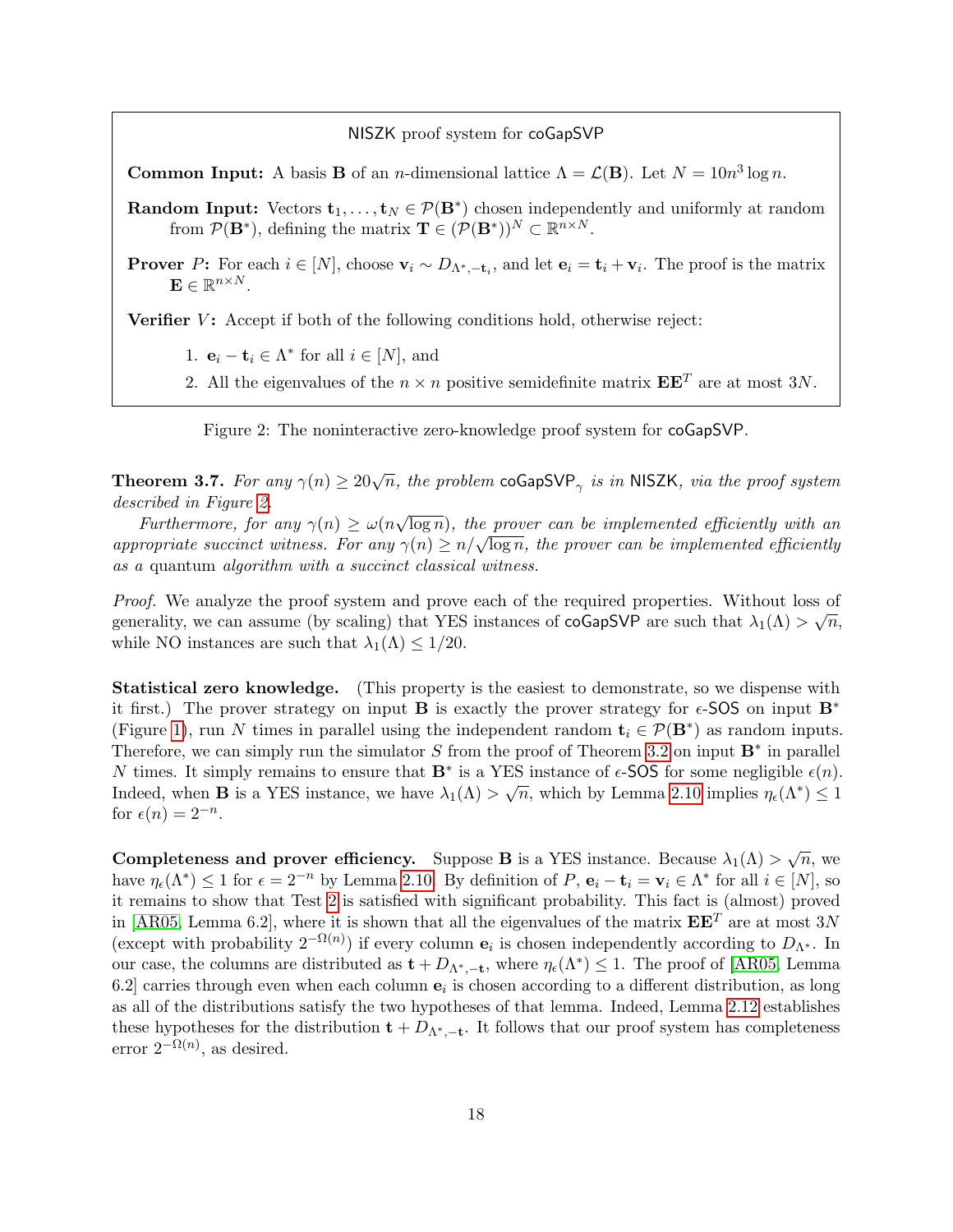For the efficient classical prover, we have  $\lambda_1(\Lambda) > \omega(n)$  $\sqrt{\log n}$ ), so  $\lambda_n(\Lambda^*) \leq 1/\omega$ √  $\overline{\log n}$ ) by Lemma [2.4.](#page-10-2) Therefore there is a sufficiently short full-rank set  $S \subset \Lambda^*$  that enables efficient sampling from  $D_{\Lambda^*,c}$  (Proposition [3.5\)](#page-16-1). For the efficient quantum prover, we combine techniques from [\[Reg05\]](#page-23-12) and [\[LLM06\]](#page-23-15). This involves generating a quantum state corresponding to the Fourier transform of  $D_{\Lambda^*,c}$  by using the algorithm of [\[LLM06\]](#page-23-15) to decode points that are within distance  $\overline{n} \leq \lambda_1(\Lambda) \cdot \sqrt{\log n/n}$  of  $\Lambda$ . As in [\[Reg05\]](#page-23-12), we then compute the quantum Fourier transform and take a measurement, thus yielding a sample from  $D_{\Lambda^*,c}$ . We defer the details.

**Soundness.** Suppose that **B** is a NO instance, i.e.,  $\lambda_1(\Lambda) \leq 1/20$ . Consider the set of all random inputs  $T$  for which the verifier may be fooled into accepting, i.e.,

$$
\mathsf{BAD}=\{\mathbf{T}\in(\mathcal{P}(\mathbf{B}^*))^N\;:\;\exists\;\mathbf{E}\;\text{such that}\;V(\mathbf{B},\mathbf{T},\mathbf{E})\;\text{accepts}\}.
$$

We show that  $Pr_{\mathbf{T}}[\mathbf{T} \in \mathsf{BAD}] \leq 2^{-N}$ , which establishes an exponentially-small soundness error.

Let  $T \in BAD, E$  be such that  $V(B, T, E)$  accepts. Let  $v_1, \ldots, v_n$  be an orthonormal eigenvector basis of  $\mathbf{E} \mathbf{E}^T$  (which exists because  $\mathbf{E} \mathbf{E}^T$  is positive semidefinite). Then because Test [2](#page-17-1) is passed, for all  $i \in [n]$  we have  $\mathbf{E} \mathbf{E}^T \mathbf{v}_i = \kappa_i \mathbf{v}_i$  for some  $0 \leq \kappa_i \leq 3N$ . For any  $\mathbf{x} \in \mathbb{R}^n$ , we may write  $\mathbf{x} = \sum_{i \in [n]} c_i \mathbf{v}_i \in \mathbb{R}^n$  for some coefficients  $c_i \in \mathbb{R}$ , hence  $\|\mathbf{x}\|^2 = \sum_i c_i^2$ . Furthermore, we have

$$
\|\mathbf{E}^T\mathbf{x}\|^2 = \langle \mathbf{x}, (\mathbf{E}\mathbf{E}^T\mathbf{x})\rangle = \langle \sum_{i\in[n]} c_i \mathbf{v}_i, \sum_{j\in[n]} \kappa_j c_j \mathbf{v}_j \rangle = \sum_{i\in[n]} \kappa_i c_i^2 \le 3N \cdot \|\mathbf{x}\|^2.
$$

In particular, if  $\mathbf{x} \in \Lambda = \mathcal{L}(\mathbf{B})$  is a shortest nonzero vector in  $\Lambda$ , i.e.,  $\|\mathbf{x}\| = \lambda_1(\Lambda) \leq 1/20$ , then In particular, if  $\mathbf{x} \|\mathbf{E}^T \mathbf{x}\| \leq \sqrt{N}/10$ .

Now because Test [1](#page-17-2) is passed, we have  $\mathbf{t}_i - \mathbf{e}_i \in \Lambda^*$  for each  $i \in [N]$ . Because  $\mathbf{x} \in \Lambda$ , we have

$$
\langle \mathbf{t}_i, \mathbf{x} \rangle = \langle \mathbf{t}_i - \mathbf{e}_i, \mathbf{x} \rangle + \langle \mathbf{e}_i, \mathbf{x} \rangle = \langle \mathbf{e}_i, \mathbf{x} \rangle \bmod 1.
$$

<span id="page-18-0"></span>Thus,  $\mathbf{T}^T \mathbf{x} = \mathbf{E}^T \mathbf{x} \mod 1$ , i.e., corresponding entries are congruent modulo 1. Now because  $\|\mathbf{E}^T\mathbf{x}\| \in C_N\sqrt{N}/10$  (recall that  $C_N$  is the closed unit ball in  $\mathbb{R}^N$ ), we have established that if  $T \in$  BAD, √

$$
\mathbf{T}^T \mathbf{x} \in (\mathcal{C}_N \sqrt{N}/10) \text{ mod } 1. \tag{3.1}
$$

We now bound the probability that Equation [\(3.1\)](#page-18-0) holds over the random choice of  $\mathbf{T} \in (\mathcal{P}(\mathbf{B}^*))^N$ . First we show that for any fixed nonzero  $\mathbf{x} \in \Lambda$  (and in particular, for the x defined above),  $\mathbf{T}^T\mathbf{x} \mod 1$ is uniformly random in  $[0,1)^N$ . To see this, let  $\mathbf{x} = \mathbf{B}\mathbf{z}$  for some nonzero  $\mathbf{z} \in \mathbb{Z}^n$ , and observe that for each  $i \in [N]$ ,  $\mathbf{t}_i = \mathbf{B}^* \mathbf{u}_i$  for uniformly random and independent  $\mathbf{u}_i \in [0,1)^n$ . Then

$$
\langle \mathbf{t}_i, \mathbf{x} \rangle = \langle \mathbf{B}^* \mathbf{u}_i, \mathbf{B} \mathbf{z} \rangle = \mathbf{u}_i^T (\mathbf{B}^{-1} \mathbf{B}) \mathbf{z} = \langle \mathbf{u}_i, \mathbf{z} \rangle,
$$

which is uniform modulo 1 because  $z \neq 0$ . (Specifically, if  $z_i \neq 0$  then  $(u_i)_i \cdot z_i \mod 1$  is uniform and independent of the other coordinates of u.)

Because  $\mathbf{T}^T \mathbf{x} \mod 1$  is uniform in the region  $[0, 1)^N$  having volume 1,  $\Pr_{\mathbf{T}}[\mathbf{T} \in \text{BAD}]$  is bounded from above by the volume of the region  $(\mathcal{C}_N\sqrt{N}/10)$  mod  $1\subseteq [0,1)^N$ , which in turn is bounded from above by

$$
\text{vol}(\mathcal{C}_N\sqrt{N}/10) = (\sqrt{N}/10)^N \cdot \text{vol}(\mathcal{C}_N) = \frac{(\pi N/100)^{N/2}}{\Gamma(\frac{N}{2}+1)} \le \left(\frac{\pi e N/100}{N/2}\right)^{N/2} \le 2^{-N},
$$

where the inequality follows by Stirling's approximation  $\Gamma(k+1) = k! \geq (k/e)^k$ . This completes the proof.  $\Box$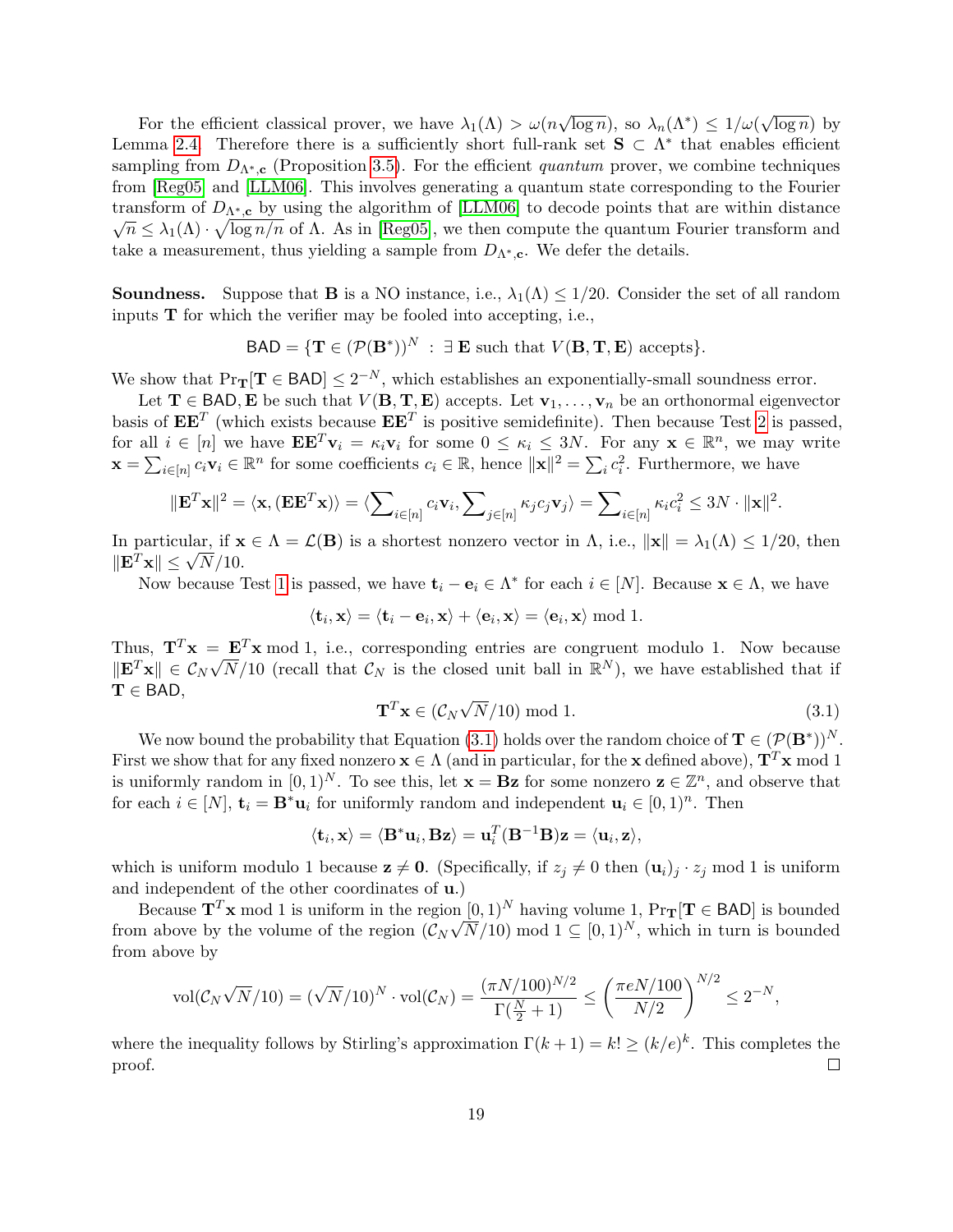# <span id="page-19-0"></span>3.5 NISZK for a Special Disjunction Language

Here we demonstrate a NISZK proof system for a special language that is structurally similar to the disjunction of many  $\mathsf{coGapSVP}_{\gamma}$  instances. For simplicity, we abuse notation and identify lattices with their arbitrary bases (e.g., as problem instances or inputs to algorithms).

<span id="page-19-2"></span>**Definition 3.8.** For a prime q, an input to  $OR$ -co $GapSVP_{q,\gamma}^k$  is an n-dimensional lattice  $\Lambda$  such that  $\lambda_1(\Lambda) > \gamma(n)$ , and k superlattices  $\Lambda_j \supset \Lambda$  for  $j \in [k]$  such that the quotient groups  $\Lambda^*/\Lambda_j^*$  are all isomorphic to the additive group  $G = \mathbb{Z}_q$ .

It is a YES instance if  $\lambda_1(\Lambda_i) > \gamma(n)$  for some  $i \in [k]$ , and is a NO instance if  $\lambda_1(\Lambda_i) \leq 1$  for every  $i \in [k]$ .

We present an NISZK proof system for OR-coGapSVP $q_{,\gamma}^2$  in Figure [3.](#page-20-0) The proof and its analysis generalize to any  $k > 2$  with moderate changes (mainly, the  $\sqrt{q}$  factors in the statement of Theorem [3.9](#page-19-1) become  $q^{(k-1)/k}$  factors).

<span id="page-19-1"></span>**Theorem [3](#page-20-0).9.** Let  $q \ge 100$  be prime and let  $\gamma(n) \ge 40\sqrt{qn}$ . Then the protocol in Figure 3 is a NISZK proof system for OR-coGapSVP<sup>2</sup><sub>9.7</sub>.

Furthermore, if  $\gamma(n) \geq 40\sqrt{q} \cdot \omega(n\sqrt{\log n})$ , then the oracles used by the prover can be implemented efficiently with appropriate succinct witnesses.

Proof sketch. By scaling, we can say that YES instances have  $\lambda_1(\Lambda)$ ,  $\lambda_1(\Lambda_j) > \sqrt{n}$  for some  $j \in \{1, 2\}$ , while NO instances have  $\lambda_1(\Lambda_j) \leq 1/40\sqrt{q}$  for all  $j \in \{1, 2\}$ . For the second part of the claim, we can assume that YES instances have  $\lambda_1(\Lambda), \lambda_1(\Lambda_j) > \omega(n\sqrt{\log n}).$ 

Completeness is relatively straightforward to show. Briefly, for some  $j \in \{1,2\}$  we have  $\eta_{\epsilon}(\Lambda^*)$ ,  $\eta_{\epsilon}(\Lambda^*) \le 1$  for  $\epsilon = 2^{-n}$ , by Lemma [2.10.](#page-11-2) For the second part of the claim, by Lemma [2.4](#page-10-2) we have  $\lambda_n(\Lambda^*)$ ,  $\lambda_n(\Lambda_j^*) \leq 1/\omega(\sqrt{\log n})$ , so there are short full-rank sets  $S \subset \Lambda^*, S_j \subset \Lambda_j^*$  that enable efficient sampling from discrete Gaussians over  $\Lambda^*$  and  $\Lambda_j^*$  (Proposition [3.5\)](#page-16-1). As we showed in the proof of Theorem [3.7,](#page-16-3) the matrices  $\mathbf{E}_j$  satisfy the eigenvalue test with overwhelming probability.

For statistical zero knowledge, the simulator does the following for each  $i \in [N]$  (we elide the subscript i in the following): for  $j \in \{1,2\}$ , it chooses  $e_j \sim D$  (the continuous Gaussian with parameter 1 centered at 0) independently and computes  $\mathbf{t}_j = \mathbf{e}_j \mod \Lambda_j^*$ . It then computes  $\mathbf{g}_j = (\mathbf{e}_j - \mathbf{t}_j \bmod \Lambda_j^*) \in G$ , and sets  $\mathbf{s} = \mathbf{g}_1 + \mathbf{g}_2 \in G$ . The simulated random input and proof are as in the proof system. Essentially, statistical zero knowledge follows because the  $\mathbf{t}_j \in \mathcal{P}(\Lambda^*)$  are (statistically) uniform and independent. Furthermore, for YES instances, at least one of  $g_1, g_2$  is uniformly random in G (statistically) conditioned on any fixed values of  $t_1, t_2$ .

The proof of soundness is more involved. Suppose we have a NO instance. We will show that the fraction of random inputs for which there exists some valid proof is  $2^{-N}$ . For each  $j \in \{1, 2\}$ , and let  $x_i$  be a shortest nonzero vector in  $\Lambda_i$ , so  $\|\mathbf{x}\| \leq 1/40\sqrt{q}$ . If the verifier accepts, then as in the proof of Theorem [3.7,](#page-16-3) we have

$$
\|\mathbf{E}_j^T \mathbf{x}_j\| \leq \sqrt{N/400q}.
$$

<span id="page-19-3"></span>Moreover,

$$
\mathbf{G}_j^T \mathbf{x}_j + \mathbf{T}_j^T \mathbf{x}_j = \mathbf{E}_j^T \mathbf{x}_j \bmod 1 \in \mathcal{C}_N \cdot \sqrt{N/400q} \bmod 1, \tag{3.2}
$$

where the columns of  $\mathbf{G}_j \in G^N$  are made up of the N group elements  $\mathbf{g}_j \in G$  as in the verifier algorithm.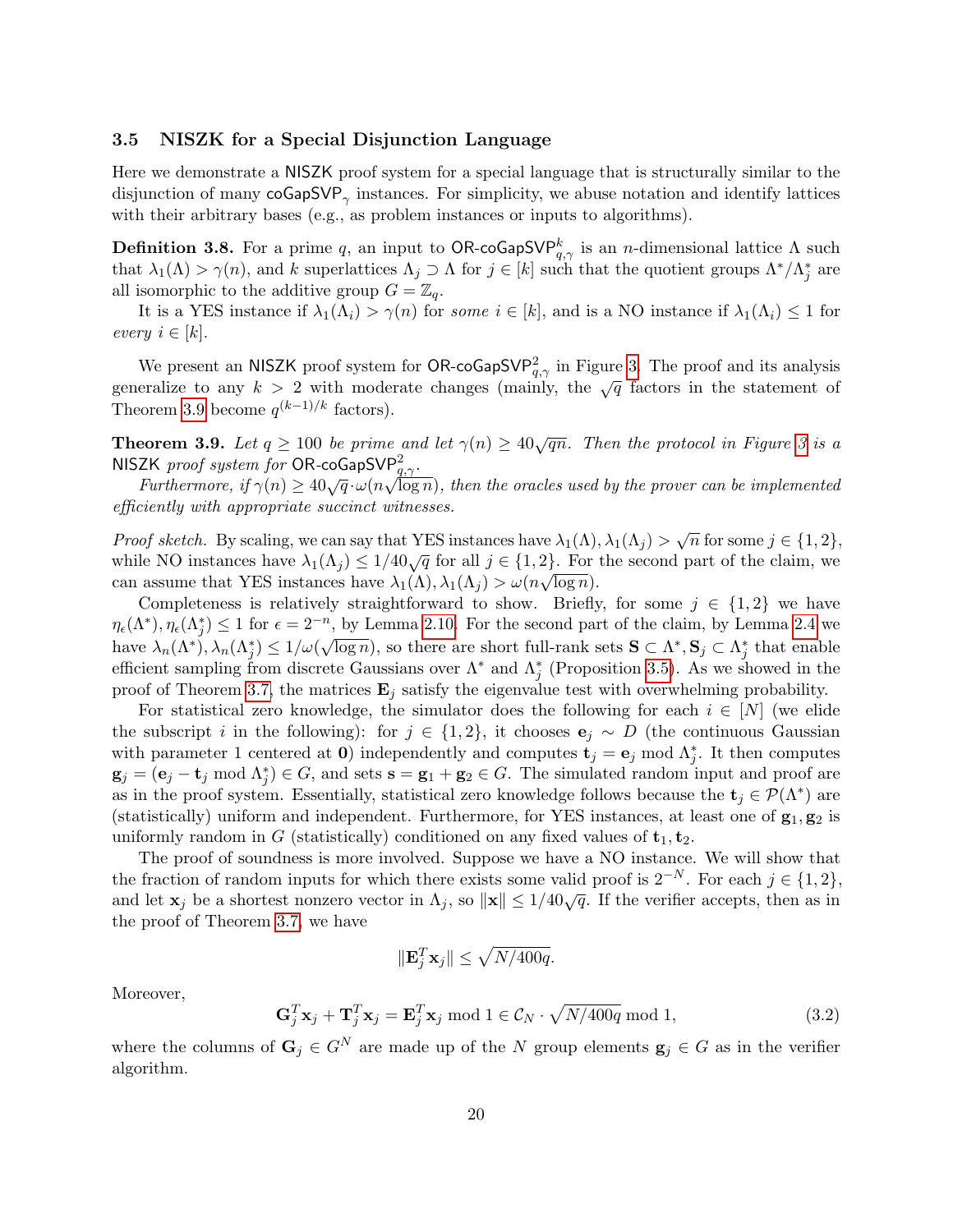NISZK proof system for OR-coGapSVP $_{q,\gamma}^2$ 

**Common Input:** Lattices  $\Lambda$ ,  $\Lambda$ <sub>1</sub>,  $\Lambda$ <sub>2</sub> of dimension *n* as in Definition [3.8.](#page-19-2) Let  $N = 10n^3 \log n$ .

- **Random Input:** Matrices  $\mathbf{T}_1, \mathbf{T}_2 \in (\mathcal{P}(\Lambda^*))^N$  and group elements  $\mathbf{s}_1, \ldots, \mathbf{s}_N \in G = \mathbb{Z}_q$  chosen independently and uniformly at random.
- **Prover** P: Recall that  $\lambda_1(\Lambda) > \gamma(n)$ , and without loss of generality assume that  $\lambda_1(\Lambda_1) > \gamma(n)$ (the other case is symmetric).

The auxiliary input to the prover is an oracle  $\mathcal{O}$  (or its equivalent) that samples from  $D_{\Lambda^*,\mathbf{c}}$  for any given  $\mathbf{c} \in \mathbb{R}^n$ , and an oracle  $\mathcal{O}_1$  for sampling from  $D_{\Lambda_1^*,\mathbf{c}}$ .

Do the following for each  $i \in [N]$  (for clarity, we omit the subscript i on all vectors):

- 1. Let  $\mathbf{e}_2 \leftarrow \mathbf{t}_2 + D_{\Lambda^*, -\mathbf{t}_2}$ , and let  $\mathbf{g}_2 = (\mathbf{e}_2 \mathbf{t}_2 \mod \Lambda_2^*) \in (\Lambda^*/\Lambda_2^*) = G$ .
- 2. Let  $\mathbf{g}_1 = \mathbf{s} \mathbf{g}_2 \in G = (\Lambda^*/\Lambda_1^*)$ , and compute the unique  $\mathbf{t}'_1 \in \mathcal{P}(\Lambda_1^*)$  such that  $\mathbf{t}'_1 = \mathbf{t}_1 \bmod \Lambda^*$  and  $(\mathbf{t}'_1 - \mathbf{t}_1 \bmod \Lambda^*_1) = \mathbf{g}_1 \in (\Lambda^*/\Lambda^*_1)$ .
- 3. Let  ${\bf e}_1 \leftarrow {\bf t}'_1 + D_{\Lambda_1^*, -{\bf t}'_1}.$

The proof consists of the matrices  $\mathbf{E}_1, \mathbf{E}_2 \in \mathbb{R}^{n \times N}$  (whose N columns are the  $\mathbf{e}_1$  and  $\mathbf{e}_2$ vectors, respectively, constructed above for each  $i \in [N]$ .

**Verifier**  $V$ : Accept if all of the following conditions hold, otherwise reject.

- All the eigenvalues of both  $\mathbf{E}_1 \mathbf{E}_1^T$  and  $\mathbf{E}_2 \mathbf{E}_2^T$  are at most 3N.
- For every  $i \in [N]$  (again eliding the subscripts i),

 $\mathbf{e}_1 = \mathbf{t}_1 \bmod \Lambda^*$  and  $\mathbf{e}_2 = \mathbf{t}_2 \bmod \Lambda^*$  and  $\mathbf{g}_1 + \mathbf{g}_2 = \mathbf{s} \in G$ ,

<span id="page-20-0"></span>where  $\mathbf{g}_j = (\mathbf{e}_j - \mathbf{t}_j \bmod \Lambda_j^*) \in (\Lambda^*/\Lambda_j^*) = G$  for  $j = 1, 2$ .

Figure 3: The noninteractive statistical zero-knowledge proof system for the OR-coGapSVP problem.

Define the discrete additive subgroup  $H \subset [0,1)^n$  as  $H = \langle \Lambda^*, \mathbf{x}_j \rangle$  mod 1 (i.e., the inner product of every vector in  $\Lambda^*$  with  $\mathbf{x}_j$ ). Because the inner product with  $\mathbf{x}_j$  is a group homomorphism and  $\mathbf{x}_j \in \Lambda_j$ ,  $\mathbf{x}_j \notin \Lambda$ , H is a nontrivial subgroup of  $G = \mathbb{Z}_q$ , hence it is isomorphic to  $\mathbb{Z}_q$ .

Now  $G_j^T \mathbf{x}_j \in H^N$ , and by [\(3.2\)](#page-19-3), it must be within radius  $\sqrt{N/400q}$  (modulo 1) of  $-\mathbf{T}_j^T \mathbf{x}_j$ . Our goal will be to bound the number of possible values of  $G_j^T x_j \in H^N$ . Consider all the points of  $H^N$  within a radius of  $\sqrt{N/400q}$  of  $-\mathbf{T}_j^T\mathbf{x}_j$ . If we center cubes with (axis-parallel) edges of length  $\frac{1}{q}$  at all K such points, then by the triangle inequality, all the cubes lie within a ball of radius  $\sqrt{N/400q} + \sqrt{N/2q} \leq \sqrt{N/100q}$  around  $-\mathbf{T}_j^T\mathbf{x}_j$  modulo 1. Then we have

$$
K \le q^N \cdot \text{vol}(\mathcal{C}_N \sqrt{N/100q}) = (Nq/100)^{N/2} \cdot \text{vol}(\mathcal{C}_N) \le (q/2)^{N/2}.
$$

Now if the verifier accepts, there are at most  $K^2 \le (q/2)^N$  possible values for  $(\mathbf{G}_1^T \mathbf{x}_1, \mathbf{G}_2^T \mathbf{x}_2) \in H^{2N}$ . Because the homomorphism from  $(\Lambda^*/\Lambda_j^*) = \mathbb{Z}_q$  to H is actually an isomorphism, we conclude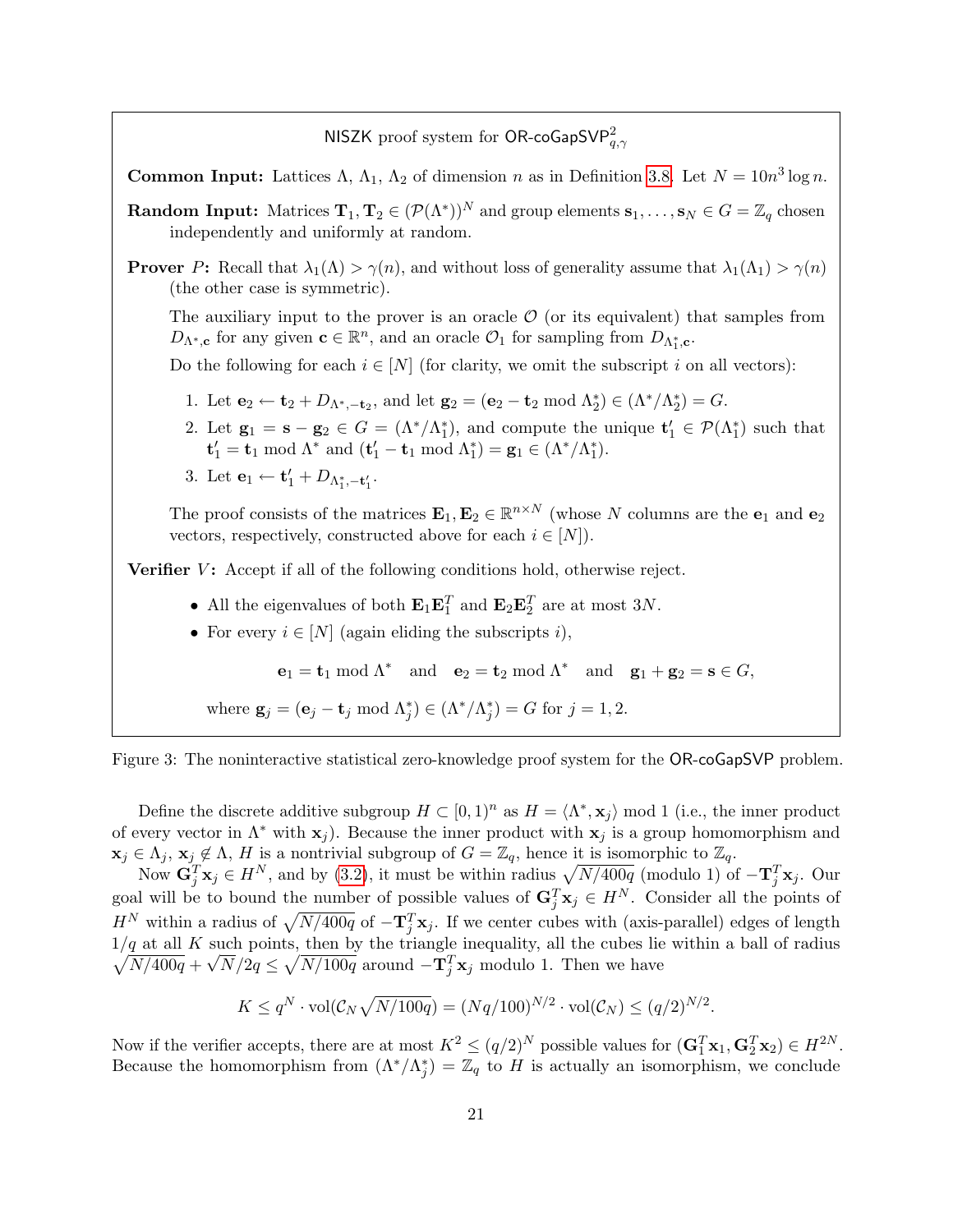that (for any fixed values of  $\mathbf{T}_j$ ) there are at most  $(q/2)^N$  possible values of the group elements  $(\mathbf{s}_1,\ldots,\mathbf{s}_N)\in\mathbb{Z}_q^n$  for which the verifier may mistakenly accept. Therefore the probability that the random input lands on one of these value is at most  $2^{-N}$ , and we are done.  $\Box$ 

# References

- <span id="page-21-2"></span>[AH91] William Aiello and Johan Håstad. Statistical zero-knowledge languages can be recognized in two rounds. J. Comput. Syst. Sci., 42(3):327–345, 1991. Preliminary version in FOCS 1987.
- <span id="page-21-6"></span>[Ajt98] Miklós Ajtai. The shortest vector problem in  $L_2$  is NP-hard for randomized reductions (extended abstract). In  $STOC$ , pages 10–19, 1998.
- <span id="page-21-5"></span>[Ajt04] Miklós Ajtai. Generating hard instances of lattice problems. Quaderni di Matematica, 13:1–32, 2004. Preliminary version in STOC 1996.
- <span id="page-21-8"></span>[AKS01] Miklós Ajtai, Ravi Kumar, and D. Sivakumar. A sieve algorithm for the shortest lattice vector problem. In STOC, pages 601–610, 2001.
- <span id="page-21-9"></span>[AKS02] Miklós Ajtai, Ravi Kumar, and D. Sivakumar. Sampling short lattice vectors and the closest lattice vector problem. In IEEE Conference on Computational Complexity, pages 53–57, 2002.
- <span id="page-21-11"></span>[AR05] Dorit Aharonov and Oded Regev. Lattice problems in NP ∩ coNP. J. ACM, 52(5):749– 765, 2005. Preliminary version in FOCS 2004.
- <span id="page-21-0"></span>[Bab85] László Babai. Trading group theory for randomness. In *STOC*, pages 421–429, 1985.
- <span id="page-21-12"></span>[Ban93] Wojciech Banaszczyk. New bounds in some transference theorems in the geometry of numbers. Mathematische Annalen, 296(4):625–635, 1993.
- <span id="page-21-4"></span>[BDMP91] Manuel Blum, Alfredo De Santis, Silvio Micali, and Giuseppe Persiano. Noninteractive zero-knowledge. SIAM J. Comput., 20(6):1084–1118, 1991. Preliminary version in STOC 1998.
- <span id="page-21-3"></span>[BFM88] Manuel Blum, Paul Feldman, and Silvio Micali. Non-interactive zero-knowledge and its applications (extended abstract). In STOC, pages 103–112, 1988.
- <span id="page-21-13"></span>[BG92] Mihir Bellare and Oded Goldreich. On defining proofs of knowledge. In CRYPTO, pages 390–420, 1992.
- <span id="page-21-1"></span>[BGG<sup>+88]</sup> Michael Ben-Or, Oded Goldreich, Shafi Goldwasser, Johan Håstad, Joe Kilian, Silvio Micali, and Phillip Rogaway. Everything provable is provable in zero-knowledge. In CRYPTO, pages 37–56, 1988.
- <span id="page-21-10"></span>[BN07] Johannes Blömer and Stefanie Naewe. Sampling methods for shortest vectors, closest vectors and successive minima. In ICALP, pages 65–77, 2007.
- <span id="page-21-7"></span>[BS99] Johannes Blömer and Jean-Pierre Seifert. On the complexity of computing short linearly independent vectors and short bases in a lattice. In STOC, pages 711–720, 1999.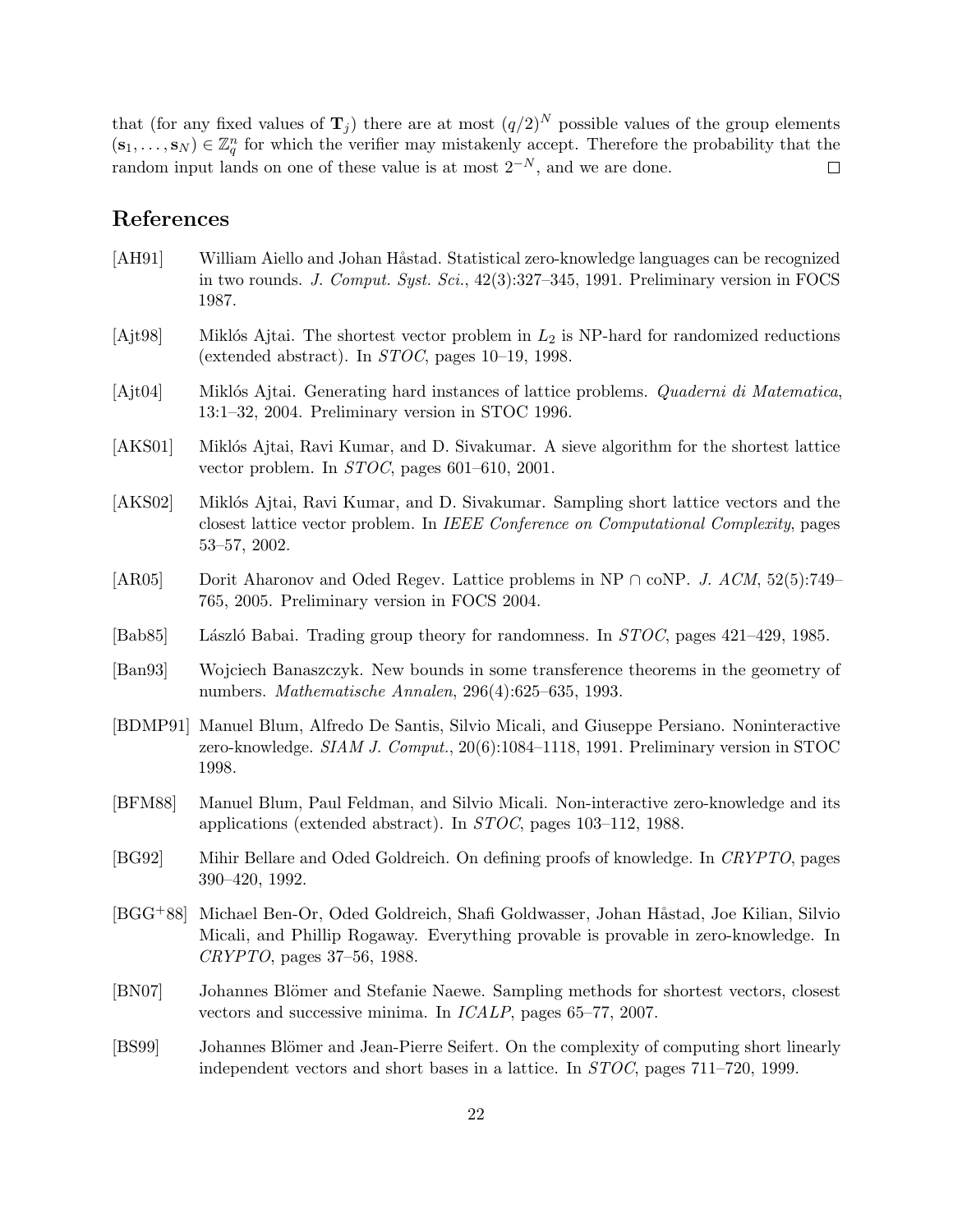- <span id="page-22-7"></span>[DDP94] Alfredo De Santis, Giovanni Di Crescenzo, and Giuseppe Persiano. The knowledge complexity of quadratic residuosity languages. Theor. Comput. Sci., 132(2):291–317, 1994.
- <span id="page-22-8"></span>[DDP97] Alfredo De Santis, Giovanni Di Crescenzo, and Giuseppe Persiano. Randomness-efficient non-interactive zero-knowledge (extended abstract). In ICALP, pages 716–726, 1997.
- <span id="page-22-6"></span>[DDPY98] Alfredo De Santis, Giovanni Di Crescenzo, Giuseppe Persiano, and Moti Yung. Image density is complete for non-interactive-SZK (extended abstract). In ICALP, pages 784–795, 1998.
- <span id="page-22-13"></span>[DN00] Cynthia Dwork and Moni Naor. Zaps and their applications. In FOCS, pages 283–293, 2000.
- <span id="page-22-4"></span>[FLS99] Uriel Feige, Dror Lapidot, and Adi Shamir. Multiple noninteractive zero knowledge proofs under general assumptions. SIAM J. Comput., 29(1):1–28, 1999. Preliminary version in FOCS 1990.
- <span id="page-22-2"></span>[For87] Lance Fortnow. The complexity of perfect zero-knowledge (extended abstract). In STOC, pages 204–209, 1987.
- <span id="page-22-10"></span>[GG00] Oded Goldreich and Shafi Goldwasser. On the limits of nonapproximability of lattice problems. J. Comput. Syst. Sci., 60(3):540–563, 2000. Preliminary version in STOC 1998.
- <span id="page-22-0"></span>[GMR89] Shafi Goldwasser, Silvio Micali, and Charles Rackoff. The knowledge complexity of interactive proof systems. SIAM J. Comput., 18(1):186–208, 1989. Preliminary version in STOC 1985.
- <span id="page-22-9"></span>[GMR98] Rosario Gennaro, Daniele Micciancio, and Tal Rabin. An efficient non-interactive statistical zero-knowledge proof system for quasi-safe prime products. In ACM Conference on Computer and Communications Security, pages 67–72, 1998.
- <span id="page-22-11"></span>[GMR05] Venkatesan Guruswami, Daniele Micciancio, and Oded Regev. The complexity of the covering radius problem. Computational Complexity, 14:90–121, 2005. Preliminary version in CCC 2004.
- <span id="page-22-1"></span>[GMW91] Oded Goldreich, Silvio Micali, and Avi Wigderson. Proofs that yield nothing but their validity or all languages in NP have zero-knowledge proof systems. J. ACM, 38(3):691–729, 1991. Preliminary version in FOCS 1986.
- <span id="page-22-3"></span>[GO94] Oded Goldreich and Yair Oren. Definitions and properties of zero-knowledge proof systems. J. Cryptology, 7(1):1–32, 1994.
- <span id="page-22-5"></span>[GOS06] Jens Groth, Rafail Ostrovsky, and Amit Sahai. Perfect non-interactive zero knowledge for NP. In EUROCRYPT, pages 339–358, 2006.
- <span id="page-22-12"></span>[GPV08] Craig Gentry, Chris Peikert, and Vinod Vaikuntanathan. Trapdoors for hard lattices and new cryptographic constructions. In STOC, pages 197–206, 2008.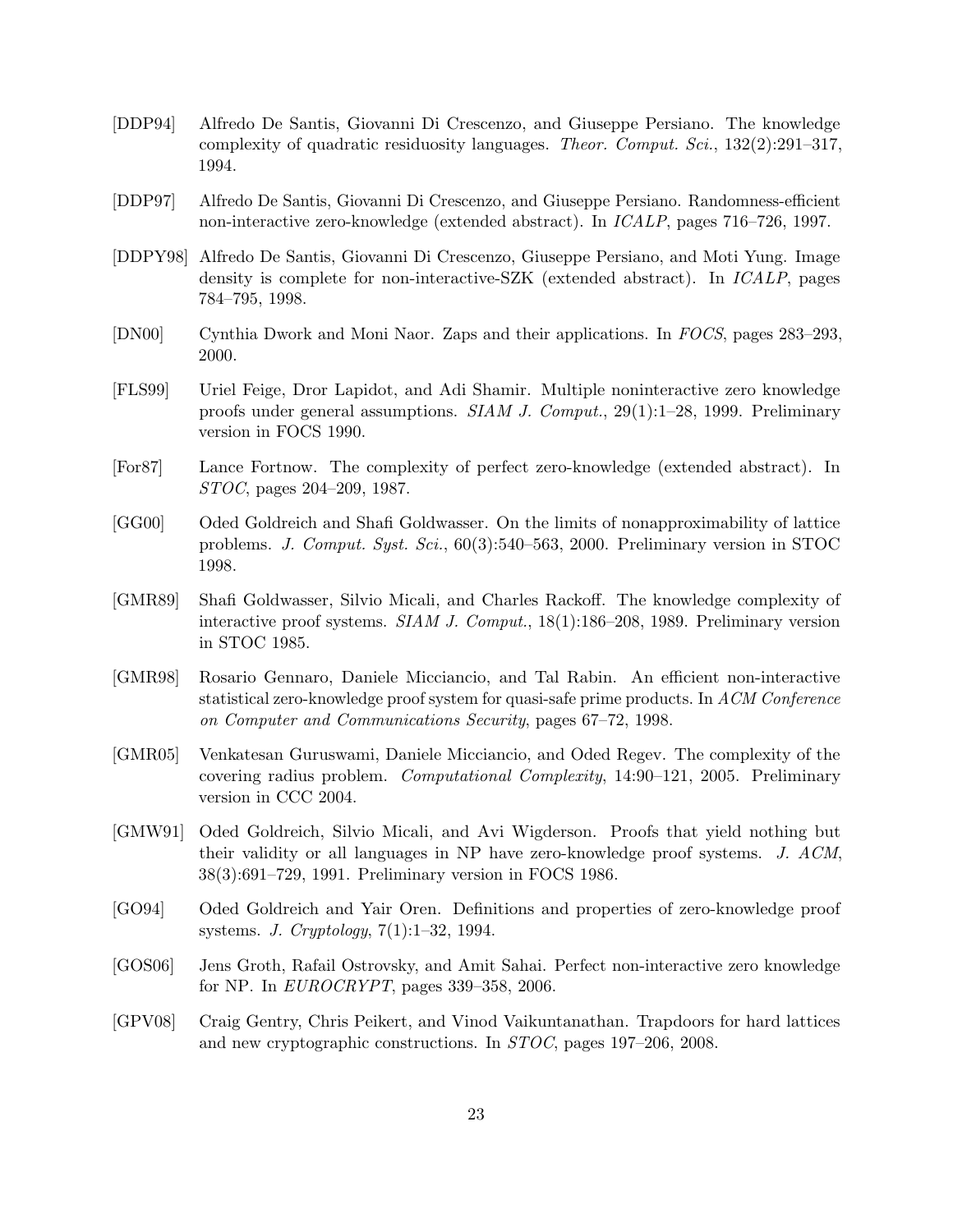- <span id="page-23-0"></span>[GS86] Shafi Goldwasser and Michael Sipser. Private coins versus public coins in interactive proof systems. In STOC, pages 59–68, 1986.
- <span id="page-23-4"></span>[GSV98] Oded Goldreich, Amit Sahai, and Salil P. Vadhan. Honest-verifier statistical zeroknowledge equals general statistical zero-knowledge. In STOC, pages 399–408, 1998.
- <span id="page-23-5"></span>[GSV99] Oded Goldreich, Amit Sahai, and Salil P. Vadhan. Can statistical zero knowledge be made non-interactive? or on the relationship of SZK and NISZK. In CRYPTO, pages 467–484, 1999.
- <span id="page-23-3"></span>[GV99] Oded Goldreich and Salil P. Vadhan. Comparing entropies in statistical zero knowledge with applications to the structure of SZK. In IEEE Conference on Computational Complexity, pages 54–73, 1999.
- <span id="page-23-8"></span>[LLL82] Arjen K. Lenstra, Hendrik W. Lenstra, Jr., and László Lovász. Factoring polynomials with rational coefficients. Mathematische Annalen, 261(4):515–534, December 1982.
- <span id="page-23-15"></span>[LLM06] Yi-Kai Liu, Vadim Lyubashevsky, and Daniele Micciancio. On bounded distance decoding for general lattices. In APPROX-RANDOM, pages 450–461, 2006.
- <span id="page-23-14"></span>[MG02] Daniele Micciancio and Shafi Goldwasser. Complexity of Lattice Problems: a cryptographic perspective, volume 671 of The Kluwer International Series in Engineering and Computer Science. Kluwer Academic Publishers, Boston, Massachusetts, 2002.
- <span id="page-23-10"></span>[MR07] Daniele Micciancio and Oded Regev. Worst-case to average-case reductions based on Gaussian measures.  $SIAM$  J. Comput.,  $37(1):267-302$ , 2007. Preliminary version in FOCS 2004.
- <span id="page-23-6"></span>[MV03] Daniele Micciancio and Salil P. Vadhan. Statistical zero-knowledge proofs with efficient provers: Lattice problems and more. In CRYPTO, pages 282–298, 2003.
- <span id="page-23-7"></span>[NV06] Minh-Huyen Nguyen and Salil P. Vadhan. Zero knowledge with efficient provers. In STOC, pages 287–295, 2006.
- <span id="page-23-1"></span>[Oka00] Tatsuaki Okamoto. On relationships between statistical zero-knowledge proofs. J. Comput. Syst. Sci.,  $60(1):47-108$ , 2000. Preliminary version in STOC 1996.
- <span id="page-23-13"></span>[Pei08] Chris Peikert. Limits on the hardness of lattice problems in  $\ell_p$  norms. Computational  $Complexity$ , 17(2):300–351, May 2008. Preliminary version in CCC 2007.
- <span id="page-23-11"></span>[Reg04] Oded Regev. New lattice-based cryptographic constructions. J. ACM, 51(6):899–942, 2004. Preliminary version in STOC 2003.
- <span id="page-23-12"></span>[Reg05] Oded Regev. On lattices, learning with errors, random linear codes, and cryptography. In STOC, pages 84–93, 2005. Revised version available from author's web page.
- <span id="page-23-9"></span>[Sch87] Claus-Peter Schnorr. A hierarchy of polynomial time lattice basis reduction algorithms. Theor. Comput. Sci., 53:201–224, 1987.
- <span id="page-23-2"></span>[SV03] Amit Sahai and Salil P. Vadhan. A complete problem for statistical zero knowledge. J. ACM, 50(2):196–249, 2003. Preliminary version in FOCS 1997.